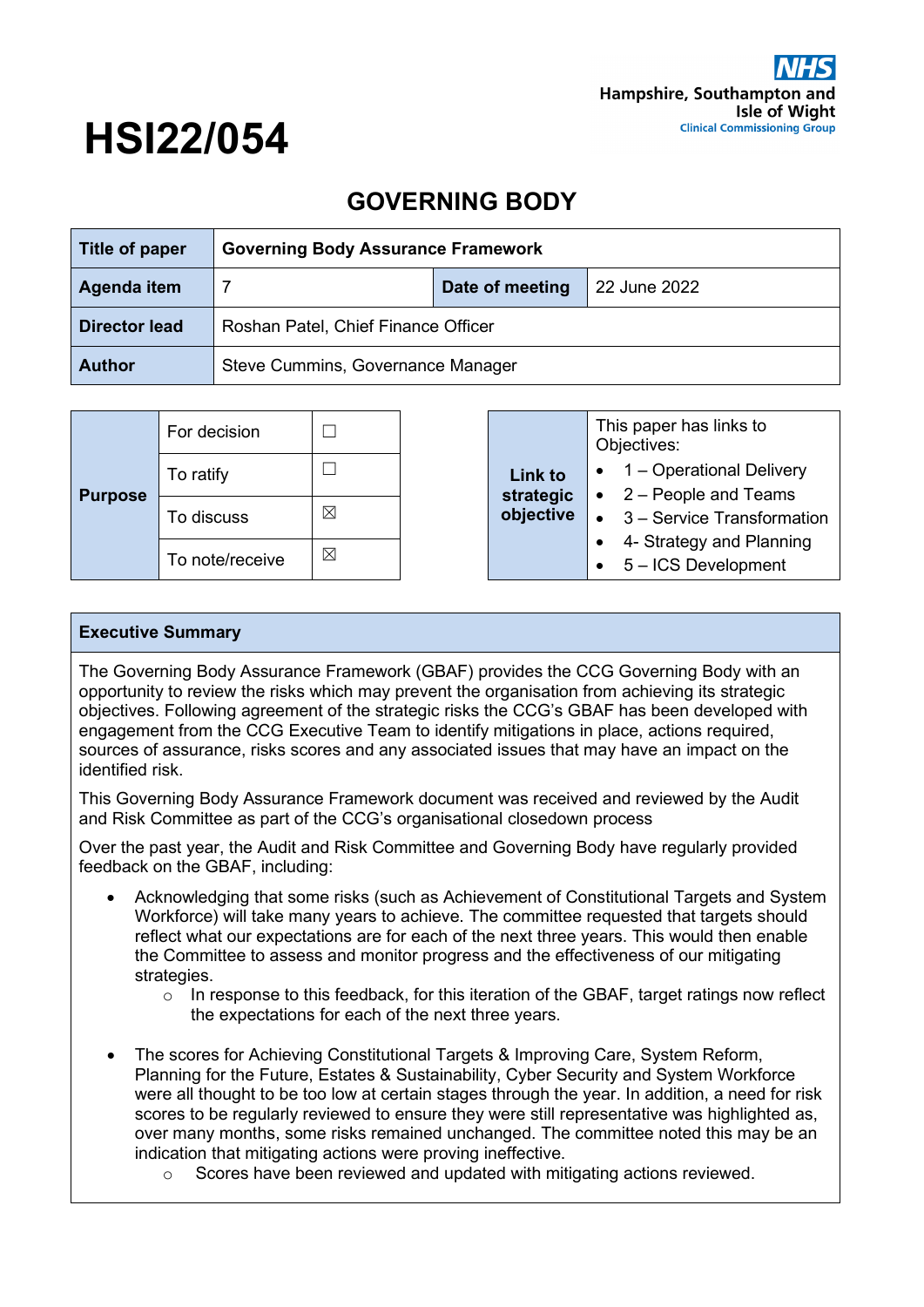- Some listed controls and mitigating actions comprised a schedule of meetings or Boards.
	- $\circ$  Where this was the case, for example, on system workforce, this has been removed and revised, making reference to the People Board's terms of reference.
- Some controls attempt to draw assurance from other areas within the BAF that are themselves high risk. - For example: planning for the future shows 'framework for the delivery of mental health reforms across the ICS is in place'. Improving Mental Health Care is currently showing a high risk score of 16.
	- o In terms of 'Planning for the Future', having the framework for mental health reforms does act a control and is not linked directly to the risk related to Improving delivery of Mental Health Care. The two are distinct issues.
- The committee noted that some risks have more than one lead director and suggested that it would make lines of accountability clearer if only one director took overall responsibility.
	- $\circ$  Where risks sit across more than one directorate, it is important to understand the interplay between them. As such, it is necessary to engage with both Directors where this is the case to ensure we continue to work in a joined up, holistic, manner.
- It was important to be able to see progress, particularly on those risks where delivery or improvement may take several years.
	- o A 'Progress Update' section has been included to highlight developments since the last iteration.

As a reminder, the GBAF will not address every risk across the CCG. It is helpful to think of the Strategic Risks as headlines, informed by the risks in each domain.

Following discussions with the ICS Director of Mental Health Transformation and Delivery, an additional risk has been included on Learning Disabilities, that 'If Learning Disabilities and/or Autism Programme (LDAP) is not delivered then patients may not be able to receive safe and effective care, leading to poorer health outcomes for patients, non-delivery of key targets and potential damage to the CCG's reputation, impacting on young people and adults right to have the same opportunities as anyone else to live healthy, safe and rewarding lives, and have a home within the community.'

A summary of the risks as at June 2022 is presented below.

| <b>Risk</b>                                           | <b>May</b><br><b>Score</b> | <b>June</b><br><b>score</b> | <b>Movement</b><br>over time |
|-------------------------------------------------------|----------------------------|-----------------------------|------------------------------|
| 01- Covid-19 Restoration & Recovery                   | 16<br>(4x4)                | 16.<br>(4x4)                | $\leftrightarrow$            |
| 02- Achieving Constitutional Targets & Improving Care | 16<br>(4x4)                | 20<br>(5x4)                 | $\leftrightarrow$            |
| 03- Financial Performance                             | $\overline{4}$<br>(2x2)    | 16<br>(4x4)                 |                              |
| 04- System Reform and New Ways of Working             | 9<br>(3x3)                 | 9<br>(3x3)                  | $\leftrightarrow$            |
| 05- Staff Development & Workforce                     | 12<br>(4x3)                | 12<br>(4x3)                 | $\leftrightarrow$            |
| 06- Planning for the Future                           | 12<br>(4x3)                | 12<br>(4x3)                 | $\leftrightarrow$            |
| 07- Estates & Sustainability                          | 12 <sup>°</sup><br>(4x3)   | 12 <sup>°</sup><br>(4x3)    | $\leftrightarrow$            |
| 08- Cyber Security                                    | 8<br>(4x2)                 | 15<br>(5x3)                 |                              |
| 09-Primary Care Resilience                            | 20<br>(5x4)                | 20<br>(5x4)                 | $\leftrightarrow$            |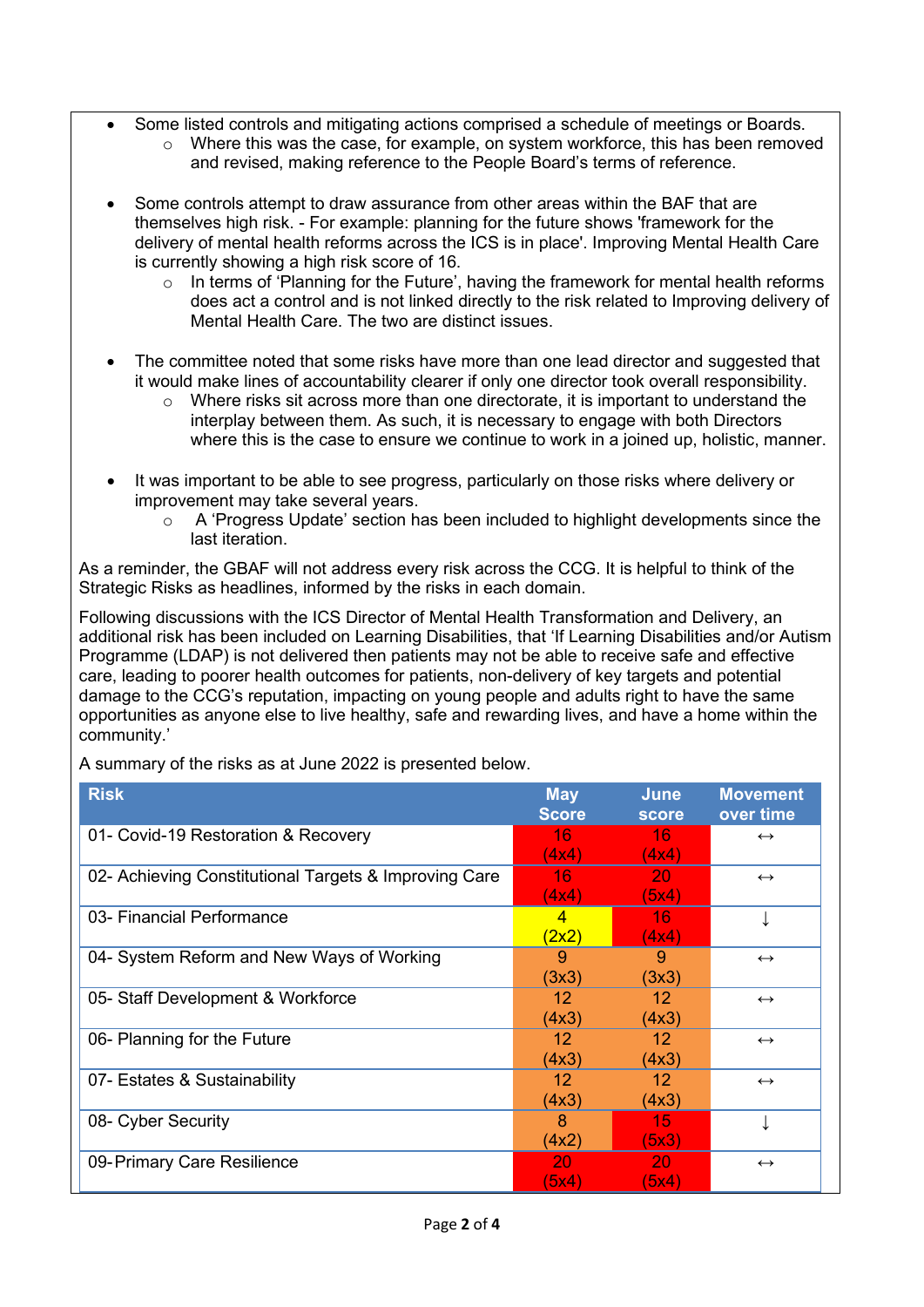| 10- Improving Mental Health Care                 | 16    | 16    | $\leftrightarrow$ |
|--------------------------------------------------|-------|-------|-------------------|
|                                                  | (4x4) | (4x4) |                   |
| 11- Planned Care Programme                       | 20    | 25    |                   |
|                                                  | (5x4) | (5x5) |                   |
| 12- System Workforce Resilience & Sustainability | 16    | 20    |                   |
|                                                  | (4x4) | (5x4) |                   |
| 13 - Learning Disabilities                       |       | 12    | <b>New</b>        |
|                                                  |       | (4x3) |                   |

#### Closedown Risk Review

The final meetings of the CCG's Quality, Performance, Finance and Workforce Committee and Primary Care Commissioning Committee were held on 18<sup>th</sup> May 2022. As part of the closedown process, risks were considered in each meeting including discussions on carrying risks forward.

#### Developing an assurance framework for the Integrated Care Board (ICB)

The board assurance framework for the Integrated Care Board will set out the key risks to achievement of the ICB's strategic objectives as the statutory body. Because the nature of the ICB will differ from that of the CCG and will continue to evolve after transition on 1<sup>st</sup> July 2022, there is a need for the framework to be both agile and responsive.

The current Governing Body Assurance Frameworks from Hampshire, Southampton and Isle of Wight CCG and Portsmouth CCG will form the basis for the development of the ICB assurance framework. An exercise to review both alongside each other and draw out key similarities will be carried out in order to develop a draft assurance framework for the ICB. This draft will then be reviewed in detail by assigned executive leads and the wider executive team prior to initial review by the ICB Audit Committee. The ICB Board Assurance Framework will then be reviewed and presented to the ICB at meetings in public in order to provide assurance to the Board that the significant strategic risks are being appropriately and effectively managed.

#### System-wide risk framework

There is a need to develop a process for managing risk across the wider system as part of the development of the ICB. In order to support this, a separate system risk framework will be developed to outline system-wide risks and provide a framework for linking related risks from different partner organisations. Executive leaders from across the system will be asked to support identification of key system risks alongside appointed members of the ICB.

#### Operational Risk Management and Corporate risk register

The CCG's operational risk registers are currently under review and a corporate risk register report highlighting all risks scoring 15+ will be prepared as part of the handover process. All open operational risks will transfer to the ICB as the statutory body from 1<sup>st</sup> July 2022. The risk management process will continue as outlined in the CCG risk management policy, which will be reviewed and transfer to the ICB on 1<sup>st</sup> July 2022.

| <b>Recommendations</b> | The Governing Body is asked to:<br>Consider whether risks are articulated accurately and the score<br>$\bullet$<br>reflects the severity and likelihood for<br>Note the controls, mitigations and actions in place<br>$\bullet$<br>Note the transition process as outlined for the Assurance<br>Framework and risk management processes. |  |
|------------------------|------------------------------------------------------------------------------------------------------------------------------------------------------------------------------------------------------------------------------------------------------------------------------------------------------------------------------------------|--|
| <b>Publication</b>     | Include on public website $\checkmark$                                                                                                                                                                                                                                                                                                   |  |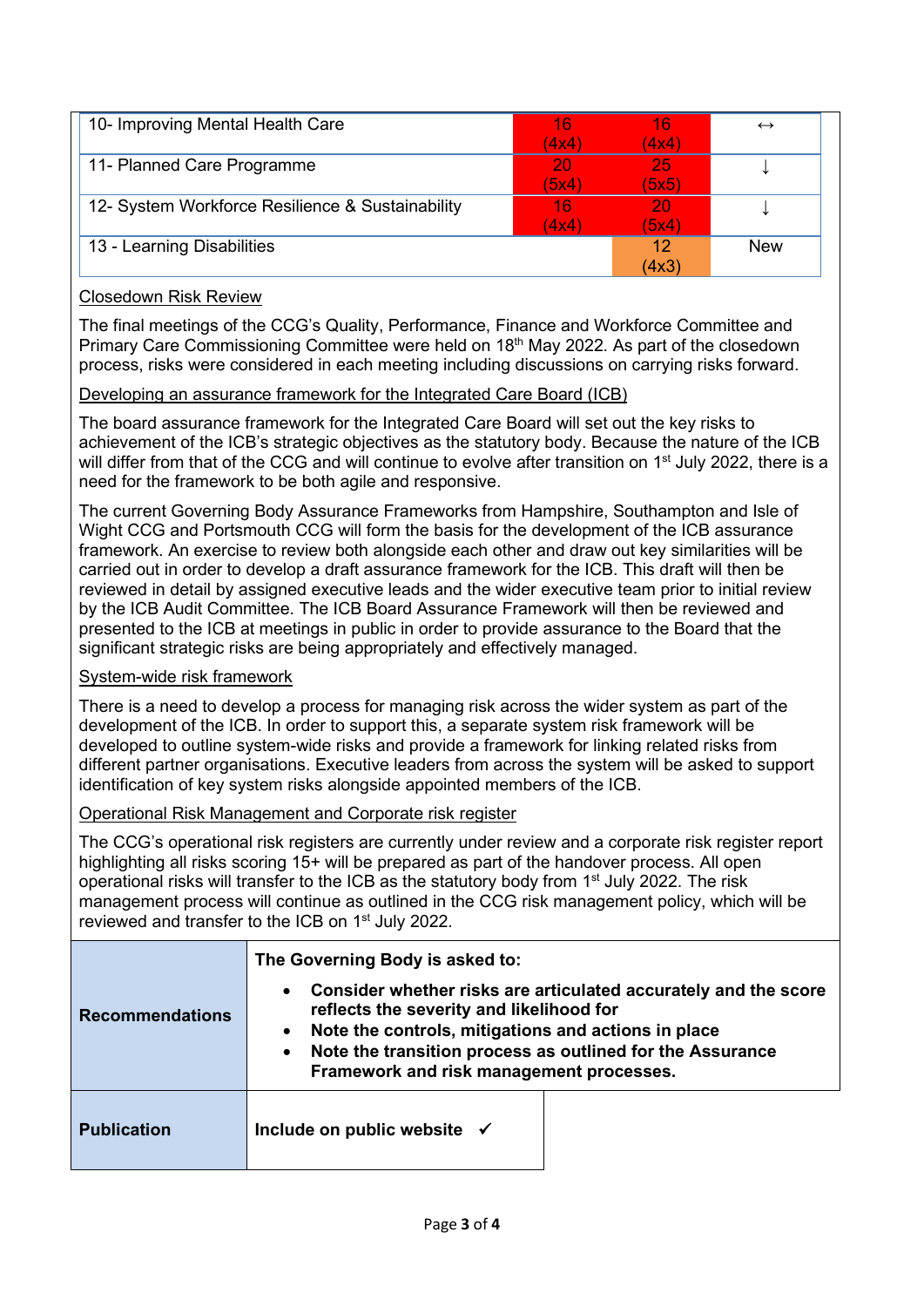| Please provide details on the impact of following aspects |                                                                                                                                                      |  |  |
|-----------------------------------------------------------|------------------------------------------------------------------------------------------------------------------------------------------------------|--|--|
| Equality and quality<br>impact assessment                 | None identified in relation to this paper.                                                                                                           |  |  |
| Patient and stakeholder<br>engagement                     | None identified in relation to this paper.                                                                                                           |  |  |
| <b>Financial and resource</b><br>implications / impact    | This paper sets out the Governing Body Assurance Framework for the<br>CCG. There is a risk of noncompliance if this programme is not<br>implemented. |  |  |

| Governance and Reporting- which other meeting has this paper been discussed |              |                                                         |  |  |
|-----------------------------------------------------------------------------|--------------|---------------------------------------------------------|--|--|
| <b>Committee Name</b><br>Date discussed<br>Outcome                          |              |                                                         |  |  |
| <b>Audit and Risk Committee</b>                                             | 16 June 2022 | Received for onward submission<br>to the Governing Body |  |  |

ń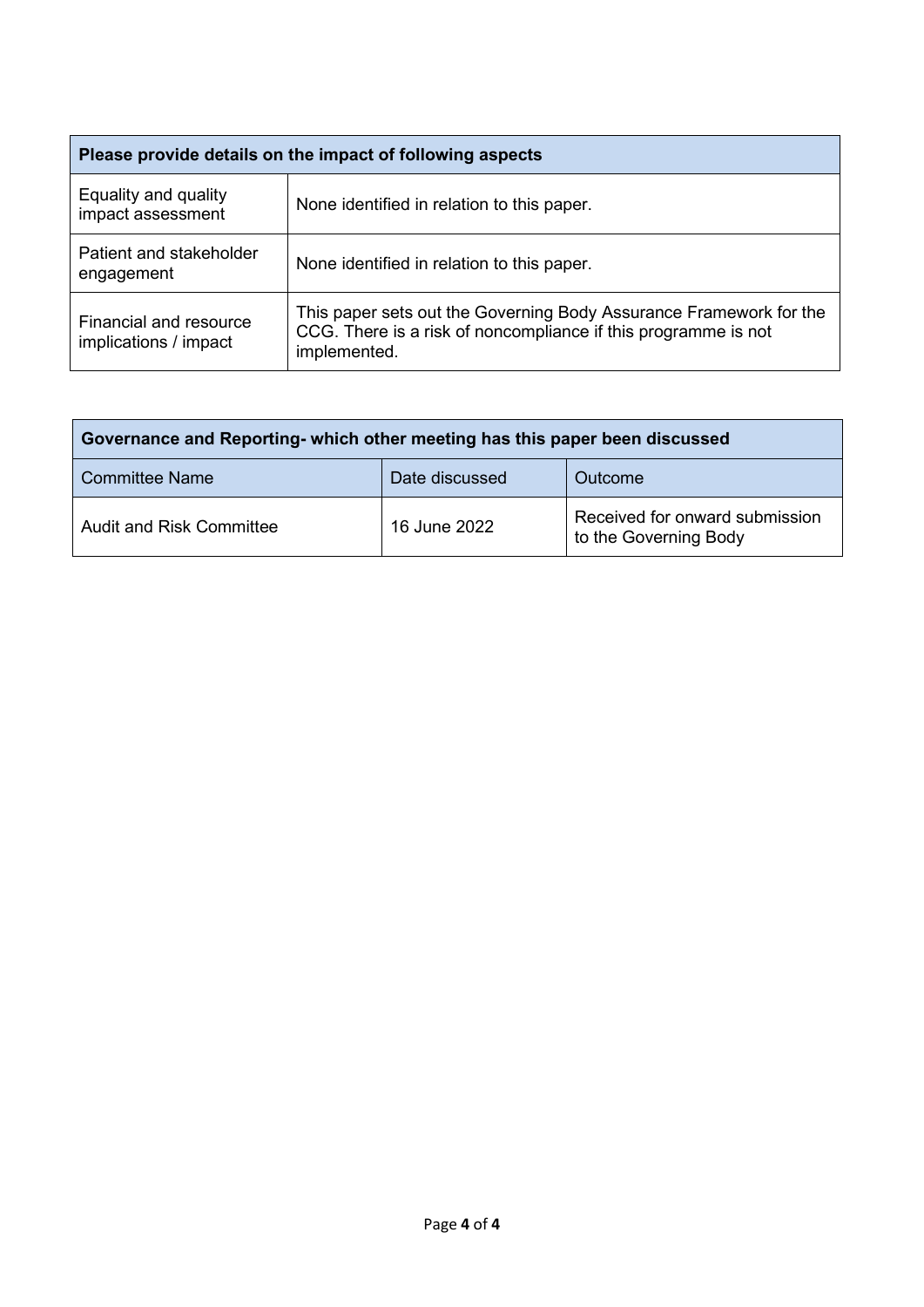#### **Hampshire, Southampton and Isle of Wight CCG Governing Body Assurance Framework** June 2022

| ID<br><b>Risk Description</b>                                                                                                                                                                                                                                                                                                                                                                                                                                                                    |                                                                                                                                                                                                                                                                                                                                                                                                                                                                                                   |                                                                                                     |  |
|--------------------------------------------------------------------------------------------------------------------------------------------------------------------------------------------------------------------------------------------------------------------------------------------------------------------------------------------------------------------------------------------------------------------------------------------------------------------------------------------------|---------------------------------------------------------------------------------------------------------------------------------------------------------------------------------------------------------------------------------------------------------------------------------------------------------------------------------------------------------------------------------------------------------------------------------------------------------------------------------------------------|-----------------------------------------------------------------------------------------------------|--|
| <b>Covid-19 Restoration &amp; Recovery</b><br>If services are not restored in an effective and timely manner, then patients may not be able to receive safe and effective care, leading<br>01<br>to poorer health outcomes for patients, non-delivery of key targets and potential damage to the CCG's reputation.                                                                                                                                                                               |                                                                                                                                                                                                                                                                                                                                                                                                                                                                                                   |                                                                                                     |  |
| <b>CCG Objective</b>                                                                                                                                                                                                                                                                                                                                                                                                                                                                             |                                                                                                                                                                                                                                                                                                                                                                                                                                                                                                   |                                                                                                     |  |
| <b>Operational service delivery</b><br>Delivery of the Covid-19 vaccination programme<br>Restoration of elective and cancer care services                                                                                                                                                                                                                                                                                                                                                        |                                                                                                                                                                                                                                                                                                                                                                                                                                                                                                   |                                                                                                     |  |
| <b>Risk Owner</b>                                                                                                                                                                                                                                                                                                                                                                                                                                                                                | <b>Monitoring Committee</b>                                                                                                                                                                                                                                                                                                                                                                                                                                                                       | <b>Initial rating</b><br>(impact x likelihood)                                                      |  |
| <b>Tessa Harvey, Executive Director of Performance</b>                                                                                                                                                                                                                                                                                                                                                                                                                                           | <b>Quality, Performance and Finance Committee</b>                                                                                                                                                                                                                                                                                                                                                                                                                                                 | 16<br>(4x4)                                                                                         |  |
| <b>Controls in place</b>                                                                                                                                                                                                                                                                                                                                                                                                                                                                         | <b>Source of assurance</b>                                                                                                                                                                                                                                                                                                                                                                                                                                                                        | <b>Current rating</b>                                                                               |  |
| • Covid-19 vaccination programme in place with over 4.1<br>million vaccination doses delivered to date across 56<br>sites. Commenced summer pausing to allow vaccine<br>providers to both rest and ensure that they are focusing<br>on other clinical priorities.<br>Plan for restoration of access to services in place<br>Programme workstreams in place covering primary care,<br>$\bullet$<br>urgent care, planned care, diagnostics, mental health,<br>childrens' services, community care. | • Report on Vaccination Programme progress to CCG<br><b>Governing Body</b><br>• Restoration and recovery plans are overseen by the<br><b>HIOW LFR Recovery Coordination Group and the</b><br>STP/ICS to ensure consistency and deliverability<br>• Performance reports, including updates to the<br>Quality, Performance and Finance Sub-Committee<br>• Restoration updates to Committees & Governing<br><b>Body</b><br>• Hampshire & Isle of Wight ICS urgent & elective<br>care analysis report | 16<br>(4x4)                                                                                         |  |
| <b>Mitigating action required</b>                                                                                                                                                                                                                                                                                                                                                                                                                                                                | <b>Associated issues</b>                                                                                                                                                                                                                                                                                                                                                                                                                                                                          | <b>Target rating</b>                                                                                |  |
| Continued support for delivery of the Covid-19<br>vaccination programme, including planning for any further<br>booster vaccinations<br>Workforce planning in medium term – gap analysis and<br>development strategy needed (link to #5)<br>Monitoring of Covid infection rates through remainder of<br>the year, with appropriate infection control mechanisms in<br>place                                                                                                                       | Recovery is dependent on a number of factors, including:<br>the R rate in the local area staying at 1 or below<br>• Available capital<br>Available financial revenue<br>$\bullet$<br>Workforce challenges<br>Working within available resources<br>$\bullet$<br>• Existing service backlog in certain areas pre-Covid-<br>19<br>• Additional pressure on providers related to current<br>legislative targets.<br>• Concurrent incidents                                                           | 2022/23<br>$6\phantom{1}6$<br>(3x2)<br>2023/24<br>$6\phantom{1}6$<br>(3x2)<br>2024/25<br>6<br>(3x2) |  |
| <b>Progress Update</b>                                                                                                                                                                                                                                                                                                                                                                                                                                                                           |                                                                                                                                                                                                                                                                                                                                                                                                                                                                                                   |                                                                                                     |  |
| • Vaccine update: Currently 86% of all eligible people have had at least one dose of a vaccine. To ensure we continue to protect our<br>population, we are continuing our spring booster programme having completed 78% of all spring vaccinations while having                                                                                                                                                                                                                                  |                                                                                                                                                                                                                                                                                                                                                                                                                                                                                                   |                                                                                                     |  |

- population, we are continuing our spring booster programme having completed 78% of all spring vaccinations while having commenced planning for the autumn/winter vaccine roll out, where we are prepared to vaccinate all over 50's and all eligible cohorts in an emergency scenario. The vaccine programme has further initiated a summer pausing, to allow primary care, pharmacies, and other providers to focus on their other clinical needs to support the restoration of services.
- National incident response level has reduced to level three with regional co-ordination supported by Hampshire and Isle of Wight operational meetings. This has reduced incident response from seven days week to four and relevant sit-reps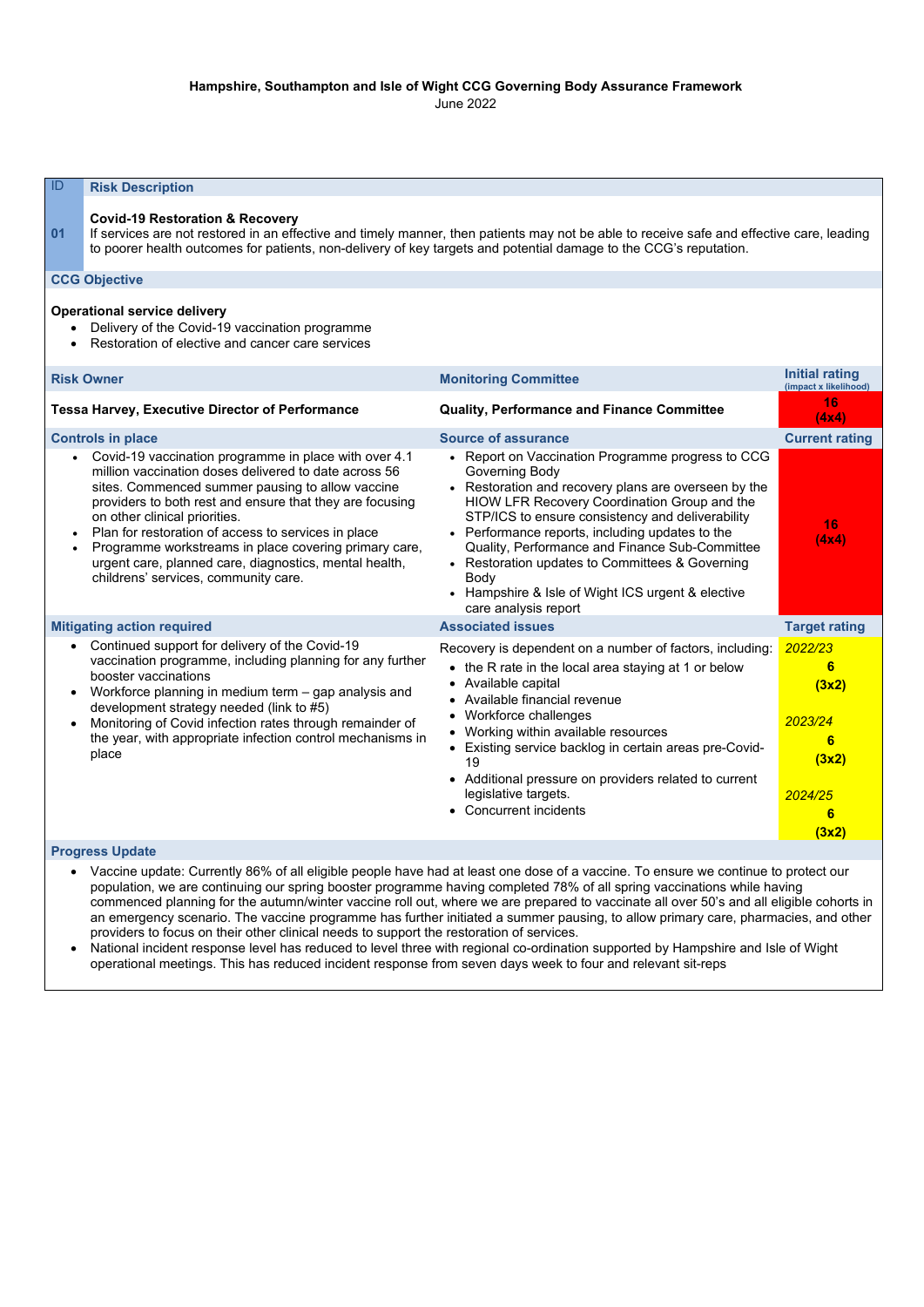#### **Achieving Constitutional Targets & Improving Care**

**02** If providers of commissioned services are unable to meet constitutional targets, then patients may not receive timely, effective, responsive or high quality care and treatment.

#### **CCG Objective**

#### **Operational Service Delivery**

- Accelerate restoration of elective and cancer care
- Continue transformation of community, mental health and urgent & emergency care
- Prepare for winter 2022/23, ensuring sufficient capacity to meet demand

| <b>Risk Owner</b>                                                                                                                                                                                                                                                                                                                                                                                                                                                                                                                                                                                                                        | <b>Monitoring Committee</b>                                                                                                                                                                                                                                                                                                                                                                                                                                                                                                                                                           | <b>Initial rating</b><br>(impact x likelihood)                           |
|------------------------------------------------------------------------------------------------------------------------------------------------------------------------------------------------------------------------------------------------------------------------------------------------------------------------------------------------------------------------------------------------------------------------------------------------------------------------------------------------------------------------------------------------------------------------------------------------------------------------------------------|---------------------------------------------------------------------------------------------------------------------------------------------------------------------------------------------------------------------------------------------------------------------------------------------------------------------------------------------------------------------------------------------------------------------------------------------------------------------------------------------------------------------------------------------------------------------------------------|--------------------------------------------------------------------------|
| <b>Julie Dawes, Chief Nursing Officer</b><br><b>Tessa Harvey, Executive Director of Performance</b>                                                                                                                                                                                                                                                                                                                                                                                                                                                                                                                                      | <b>Quality, Performance and Finance</b><br><b>Committee</b><br><b>Primary Care Commissioning Committee</b>                                                                                                                                                                                                                                                                                                                                                                                                                                                                            | 20<br>(5x4)                                                              |
| <b>Controls in place</b>                                                                                                                                                                                                                                                                                                                                                                                                                                                                                                                                                                                                                 | <b>Source of assurance</b>                                                                                                                                                                                                                                                                                                                                                                                                                                                                                                                                                            | <b>Current rating</b>                                                    |
| Provider tripartite and local delivery system assurance.<br>$\bullet$<br>Restoration Plan developed and submitted<br>$\bullet$<br>3 year elective recovery plan developed<br>$\bullet$<br>Elective recovery oversight board/group to oversee<br>$\bullet$<br>delivery of recovery trajectories for elective, diagnostic<br>and cancer care.<br>Hampshire and Isle of Wight Quality of Services<br>$\bullet$<br>Oversight group<br>Mutual aid process in place                                                                                                                                                                            | Tripartite and local delivery system assurance<br>• Assurance and scrutiny of plans and delivery by<br>Quality Performance and Finance Committee.<br>• Escalation of issues to Governing Body<br>Met the standard for 104 weeks by end of 21/22.<br>Continue to be one of highest preforming ICSs for<br>Cancer performance.                                                                                                                                                                                                                                                          | 20<br>(5x4)                                                              |
| <b>Mitigating action required</b>                                                                                                                                                                                                                                                                                                                                                                                                                                                                                                                                                                                                        | <b>Associated issues</b>                                                                                                                                                                                                                                                                                                                                                                                                                                                                                                                                                              | <b>Target rating</b>                                                     |
| Ongoing sourcing of independent sector capacity<br>Management of elective waiting lists with local acute<br>trusts.<br>Delivery of the 3-year elective recovery plan<br>$\bullet$<br>Continued iteration of winter and surge plans<br>$\bullet$<br>Delivery of PSEH Improvement plan<br>$\bullet$<br>Develop a unified ICS-wide UEC/NEL improvement<br>strategy, subdivided by delivery systems that would give<br>the ICB the broad view and mitigate the issue of single-<br>system focus. This will support delivery of UEC<br>transformation and NEL operating plan requirements-<br>June<br>Additional resourcing for UEC programme | Covid-19 has had a significant impact on elective and<br>diagnostic wait times throughout our system resulting<br>in constitutional targets currently not being met<br>Unknown impact of covid 19 in winter 22/23<br>increased demand for urgent & emergency care<br>adding pressure to already stretched services<br>Insufficient capacity to meet demands for onward<br>care resulting in delays in discharging patients who<br>no longer need to be in hospital<br>increased pressure could result in ambulance<br>handover delays leading to significant minutes lost<br>for SCAS | 2022/23<br>12<br>(4x3)<br>2023/24<br>9<br>(3x3)<br>2024/25<br>9<br>(3x3) |
|                                                                                                                                                                                                                                                                                                                                                                                                                                                                                                                                                                                                                                          |                                                                                                                                                                                                                                                                                                                                                                                                                                                                                                                                                                                       |                                                                          |

- Provider tripartite and local delivery system sessions in place- quarterly
- Transformation programme board established and overseeing key priorities workstreams including Non elective/UEC and Electivemonthly
- Work underway with Local Delivery System and Programme teams to develop UEC/NEL transformation plan for 22/23. Work being supported by McKinsey's with a view to identifying gaps in initiative delivery and considering opportunities for at scale/whole system development. First draft plans presented to Transformation Board 26/5. Final draft plans due w/c 13/5- this will support the revised and updated operating plan submission 20/6.
- Year 1 elective recovery programme in development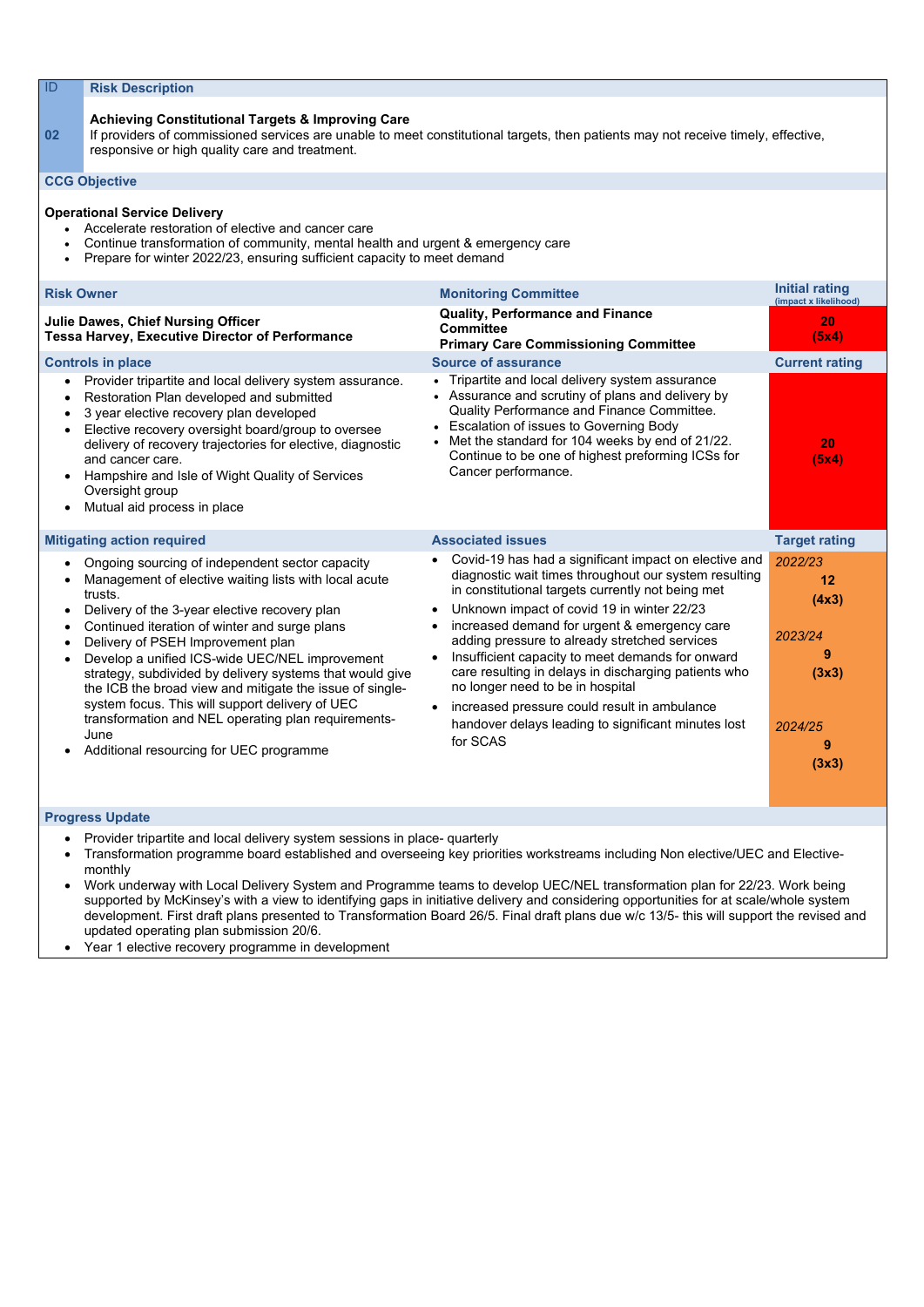| ID                                               | <b>Risk Description</b>                                                                                                                                                                                                                                                                                                                                                                                                                                                                                                                                                                                                                                                                                                                                      |                                                                                                                                                                                                                                                                                                                                                                                                                                                                                                                                                                                                                                                                                                                                                                                                                                                                                        |                                                                                                                                             |  |  |
|--------------------------------------------------|--------------------------------------------------------------------------------------------------------------------------------------------------------------------------------------------------------------------------------------------------------------------------------------------------------------------------------------------------------------------------------------------------------------------------------------------------------------------------------------------------------------------------------------------------------------------------------------------------------------------------------------------------------------------------------------------------------------------------------------------------------------|----------------------------------------------------------------------------------------------------------------------------------------------------------------------------------------------------------------------------------------------------------------------------------------------------------------------------------------------------------------------------------------------------------------------------------------------------------------------------------------------------------------------------------------------------------------------------------------------------------------------------------------------------------------------------------------------------------------------------------------------------------------------------------------------------------------------------------------------------------------------------------------|---------------------------------------------------------------------------------------------------------------------------------------------|--|--|
| 03                                               | <b>Financial Performance</b><br>If the CCG does not deliver the planned financial position for 2022/23 and meet its running cost allocation, this could impact the CCG<br>and ICB reputation, may result in reduced opportunity to invest in transforming services to better meet the needs of the population<br>through new models of care, impacting on restoration and recovery and impact on the quality of services for patients<br><b>CCG Objective</b>                                                                                                                                                                                                                                                                                                |                                                                                                                                                                                                                                                                                                                                                                                                                                                                                                                                                                                                                                                                                                                                                                                                                                                                                        |                                                                                                                                             |  |  |
|                                                  | <b>Strategic Planning and Engagement</b><br>system strategy & leads to financial sustainability across Hampshire and the Isle of Wight                                                                                                                                                                                                                                                                                                                                                                                                                                                                                                                                                                                                                       | • Develop a robust financial plan for 2022/23 for the CCG and ICB including efficiency programmes. To then develop a financial strategy<br>and multi year longer term financial plan (once guidance and allocations issued in October 2022) & capital plan that underpins our                                                                                                                                                                                                                                                                                                                                                                                                                                                                                                                                                                                                          |                                                                                                                                             |  |  |
| <b>Risk Owner</b>                                |                                                                                                                                                                                                                                                                                                                                                                                                                                                                                                                                                                                                                                                                                                                                                              | <b>Monitoring Committee</b>                                                                                                                                                                                                                                                                                                                                                                                                                                                                                                                                                                                                                                                                                                                                                                                                                                                            | <b>Initial rating</b><br>(impact x likelihood)                                                                                              |  |  |
|                                                  | Roshan Patel, Chief Finance Officer                                                                                                                                                                                                                                                                                                                                                                                                                                                                                                                                                                                                                                                                                                                          | <b>Quality, Performance, Finance and</b><br><b>Workforce Committee</b>                                                                                                                                                                                                                                                                                                                                                                                                                                                                                                                                                                                                                                                                                                                                                                                                                 | 16<br>(4x4)                                                                                                                                 |  |  |
|                                                  | <b>Controls in place</b>                                                                                                                                                                                                                                                                                                                                                                                                                                                                                                                                                                                                                                                                                                                                     | <b>Source of assurance</b>                                                                                                                                                                                                                                                                                                                                                                                                                                                                                                                                                                                                                                                                                                                                                                                                                                                             | <b>Current rating</b>                                                                                                                       |  |  |
| $\bullet$<br>$\bullet$<br>$\bullet$<br>$\bullet$ | Financial plan prepared using national and local<br>guidance, but revised plan required to meet break even<br>plan requirements<br>Monthly financial management accounting and<br>assurance process in place<br>forecasts against plan with development of mitigating<br>actions.<br>Scrutiny of plans and delivery by relevant CCG<br><b>Committees, Executive Directors and Local MD teams</b><br>Efficiencies built into place-based and programme<br>budgets to ensure overall oversight of financial position.<br>Corporate costs budget in place, set as part of overall<br>financial planning process, including efficiency required<br>to meet running costs allocation<br>Efficiency requirement set to ensure costs contained<br>within allocation | Quality, Performance, Finance and Workforce<br>Committee – oversight and review of financial<br>performance against allocations.<br>• Monthly reporting of financial position against plan<br>and scrutiny of financial position both locally at<br>place and strategically at CCG level and through<br><b>Executive Director review process</b><br>Annual internal audit of key finance systems<br>(Substantial Assurance received).<br>• Annual external audit of financial statements<br>Finance reports presented to Primary Care<br><b>Commissioning Committee and CCG Governing</b><br><b>Body</b><br>Monthly review of system financial positions and<br>risks with the ICS CFO and all HIOW NHS CFOs<br>and regular briefings to ICS CEOs<br>Monthly NHS England/Improvement assurance<br>meetings between Regional CFO and ICS CFO,<br>and tripartite meetings with providers | 16<br>(4x4)                                                                                                                                 |  |  |
| $\bullet$<br>$\bullet$                           | <b>Mitigating action required</b><br>Series of meetings arranged with MDs and programme<br>leads to ensure robust efficiency plans in place<br>Detailed budget meetings undertaken with all directors<br>for running cost allocations<br>Due diligence process has been undertaken for the<br>additional primary care delegated functions (Dental,<br>Optometry and Community Pharmacy services), but no<br>significant financial risk identified.                                                                                                                                                                                                                                                                                                           | <b>Associated issues</b><br>• Preparing for the delayed ICB constitution to ensure<br>a safe transfer of the financial assets and liabilities<br>coincides with the preparation of the 2022/23<br>financial planning together with year end accounts,<br>which will have a significant impact on the finance<br>team. Special dispensation given by the NHSEI<br>Chief Finance Officer to deploy additional funds to<br>support extra source to help CCGs through this<br>period.<br>HDP programmes have not been curtailed in line with<br>budget presenting a financial risk to delivering break<br>even position                                                                                                                                                                                                                                                                    | <b>Target rating</b><br>2022/23<br>4<br>(2x2)<br>2023/24<br>$\overline{\mathbf{4}}$<br>(2x2)<br>2024/25<br>$\overline{\mathbf{4}}$<br>(2x2) |  |  |

### **Progress Update**

Meetings taking place with MDs and Programme leads to review the M1/2 financial position and receive progress update on development of efficiency programmes and any support required, Financial Delegations, Governance and Assurance paper agreed at Executive Meeting for implementation. Safer Transfer Finance Programme in place, Regional NHSEI conversation on readiness to operate as an ICB with no concerns raised. Current and target ratings amended.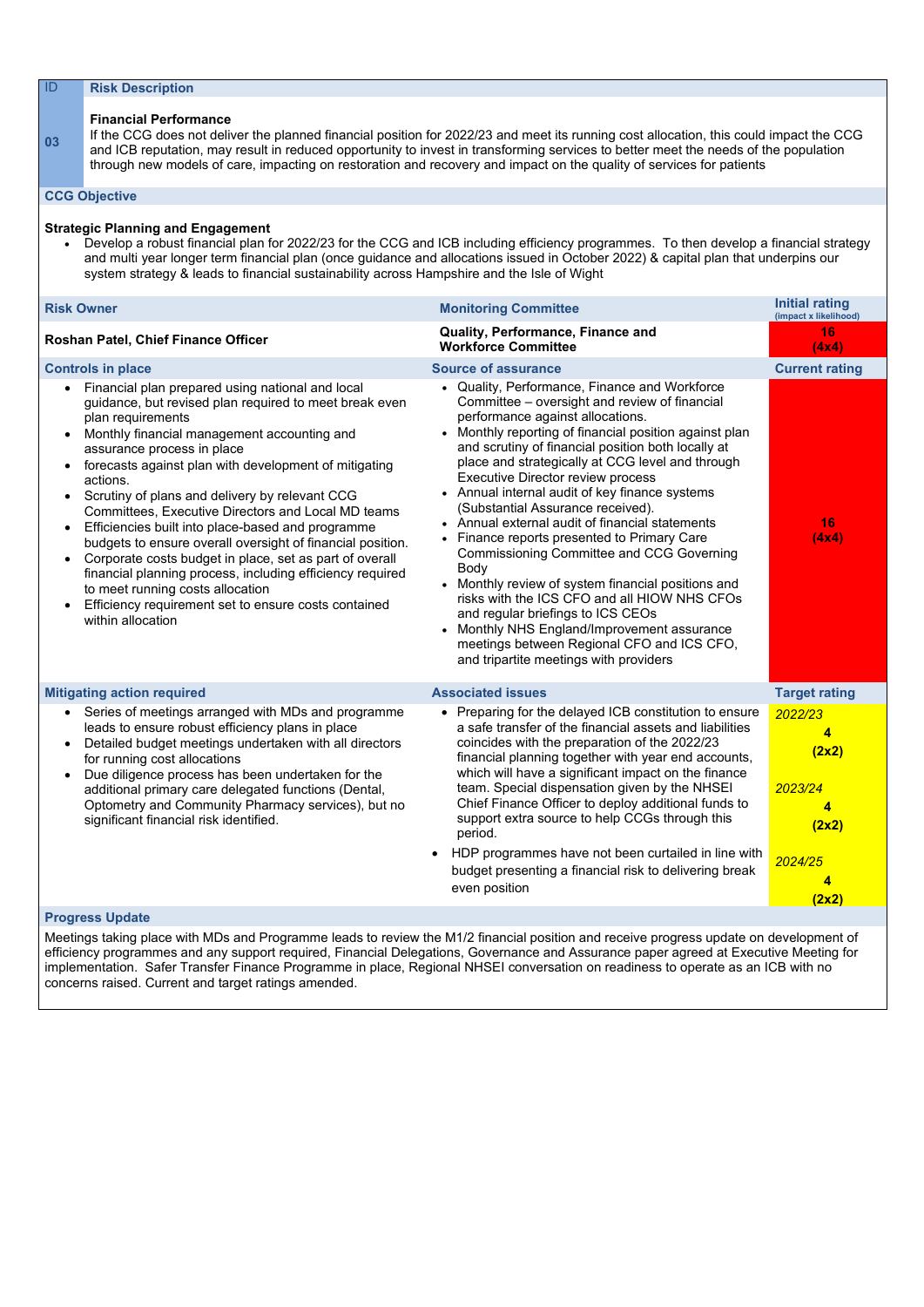#### **System Reform and New Ways of Working**

**04** If CCG objectives and delivery plans are not aligned across our local systems and partners, then there may be delays in implementing models of care for patients leading to adverse impact on patient care, CCG reputation and inefficient use of resources.

#### **CCG Objective**

#### **Developing our Integrated Care System**

- Design the Hampshire & Isle of Wight Integrated Care System (ICS) operating model needed to enable partners to work together effectively
- Manage the transition to the new model & statutory Integrated Care System body by April 2022 (subject to legislation)

| <b>Risk Owner</b>                                                                                                                                                                                                                                                                                                                                                                                                                                                                                                                                                                                                                                                                                                                                                                                                                                                                                                                                                                                                                            | <b>Monitoring Committee</b>                                                                                                                                                                                                                           | <b>Initial rating</b><br>(impact x likelihood)                                        |
|----------------------------------------------------------------------------------------------------------------------------------------------------------------------------------------------------------------------------------------------------------------------------------------------------------------------------------------------------------------------------------------------------------------------------------------------------------------------------------------------------------------------------------------------------------------------------------------------------------------------------------------------------------------------------------------------------------------------------------------------------------------------------------------------------------------------------------------------------------------------------------------------------------------------------------------------------------------------------------------------------------------------------------------------|-------------------------------------------------------------------------------------------------------------------------------------------------------------------------------------------------------------------------------------------------------|---------------------------------------------------------------------------------------|
| <b>Paul Gray, Director of Strategy</b>                                                                                                                                                                                                                                                                                                                                                                                                                                                                                                                                                                                                                                                                                                                                                                                                                                                                                                                                                                                                       | <b>Quality, Performance and Finance</b><br><b>Committee</b>                                                                                                                                                                                           | 16<br>(4x4)                                                                           |
| <b>Controls in place</b><br>Hampshire and Isle of Wight Integrated Care System<br>$\bullet$<br><b>Operating Plan</b><br>System priorities and objectives in place<br>$\bullet$<br>Health and Care Leadership Group and other ICS wide<br>meetings in place to develop relationships and ways of<br>working in partnership. From Early July, the Integrated Care<br>Board and Integrated Care Partnership will be formally<br>established, bringing together system partners in key<br>Governance fora<br>ICS programme refreshed to be more focused on<br>$\bullet$<br>development, with programme board and programme<br>structure in place<br>Joint CCG Technical Project Board with Portsmouth CCG in<br>$\bullet$<br>place<br>Continued monitoring of benefits realisation following the<br>$\bullet$<br>CCG merger<br>Continued development of at-scale mental health and acute<br>$\bullet$<br>provider collaboratives across Hampshire and Isle of Wight<br>Ongoing identification of additional provider collaboratives<br>$\bullet$ | <b>Source of assurance</b><br>ICS programme board report to CCG Board and<br>ICS leadership.<br>Focus groups have taken place with place<br>leaders to confirm and agree initial place<br>arrangements from 1 <sup>st</sup> July                      | <b>Current rating</b><br>9<br>(3x3)                                                   |
| <b>Mitigating action required</b>                                                                                                                                                                                                                                                                                                                                                                                                                                                                                                                                                                                                                                                                                                                                                                                                                                                                                                                                                                                                            | <b>Associated issues</b>                                                                                                                                                                                                                              | <b>Target rating</b>                                                                  |
| Development of ICS structures in preparation for transition<br>$\bullet$<br><b>July 2022</b><br>Finalisation of appointments to Integrated Care Board<br>$\bullet$<br>including Partner Members.<br>Development of refreshed ICS strategy by December 2022<br>$\bullet$<br>Developing sustainable Partnerships with non-NHS partners<br>$\bullet$<br>including through the establishment of the Integrated Care<br>Partnership<br>Development and formation of provider collaboratives across<br><b>HIOW</b> footprint                                                                                                                                                                                                                                                                                                                                                                                                                                                                                                                       | • National timeline to establish ICSs as statutory<br>bodies deferred to 1 July 2022 due to Covid<br>pandemic<br>• Initial arrangements for each local area to operate<br>as an integral part of the ICB from 1 July to be<br>finalised in Q1 2022/23 | 2022/23<br>6<br>(3x2)<br>2023/24<br>6<br>(3x2)<br>2024/25<br>$6\phantom{1}6$<br>(3x2) |

#### **Progress Update**

- Provider collaboratives established for acute and mental health and in development for Primary and community care provider collaboratives
- ICS system development plan submitted and received good feedback from SE regional team. ICS development programme is now being further refined to deliver on these priorities.
- Appointments to ICB Board are well progressed with partner members to be confirmed
- Through a series of joint focus groups with our upper-tier and unitary local authorities and broader partners we have developed the initial

principles and approach for our Integrated Care Partnership.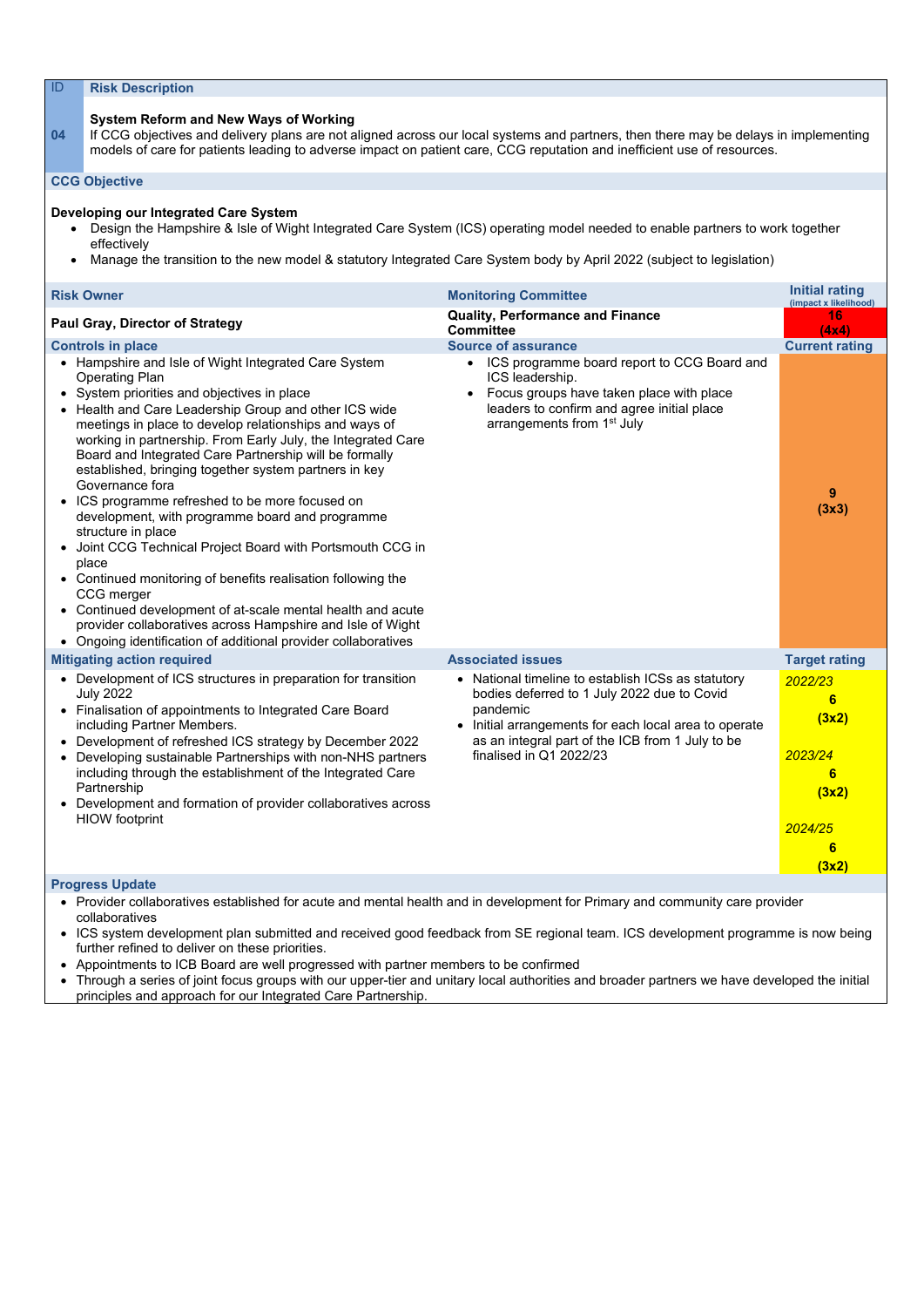#### **Staff Development & Workforce**

**05** If the CCG and the ICS in Hampshire & the Isle of Wight is not able to develop confident and able leaders and maintain sufficient workforce, then we will not be able to deliver our plans and support ongoing system development.

#### **CCG Objective**

#### **Supporting People and Teams**

- Support the health & wellbeing of our staff
- Accelerate workforce transformation & grow the NHS workforce for the future
- Support and equip leaders, enhancing talent management across the system

| <b>Risk Owner</b>                                                                                                                                                                                                                                                                                                                                                                                                                                                                                                                                                                                                                                                                                                      | <b>Monitoring Committee</b>                                                                                                                                                                                                                                     | Initial rating<br>(impact x likelihood) |  |  |
|------------------------------------------------------------------------------------------------------------------------------------------------------------------------------------------------------------------------------------------------------------------------------------------------------------------------------------------------------------------------------------------------------------------------------------------------------------------------------------------------------------------------------------------------------------------------------------------------------------------------------------------------------------------------------------------------------------------------|-----------------------------------------------------------------------------------------------------------------------------------------------------------------------------------------------------------------------------------------------------------------|-----------------------------------------|--|--|
| <b>Helen Ives, Executive Director of Workforce</b>                                                                                                                                                                                                                                                                                                                                                                                                                                                                                                                                                                                                                                                                     | <b>Quality, Performance and Finance</b><br><b>Committee</b>                                                                                                                                                                                                     | 15<br>(5x3)                             |  |  |
| <b>Controls in place</b><br>CCG People Plan & OD programme<br>$\bullet$<br>Leadership Development Pathways and Programme<br>$\bullet$                                                                                                                                                                                                                                                                                                                                                                                                                                                                                                                                                                                  | <b>Source of assurance</b><br>Internal Audits on HR processes including<br>$\bullet$<br>recruitment                                                                                                                                                             | <b>Current rating</b>                   |  |  |
| Ongoing staff wellbeing programme<br>$\bullet$<br>Established networks for staff with protected<br>$\bullet$<br>characteristics and EDI steering group focused on<br>improvements in inclusion and belonging and diverse<br>talent<br>Coaching programme in place with further development<br>$\bullet$<br>planned and expansion to the full executive team and<br>beyond<br>Regular review of resourcing and budget and development<br>$\bullet$<br>of regular management report.<br>CSU SLA account management process established and<br>$\bullet$<br>weekly progress meetings held on ESR (electronic staff<br>record)/pay and systems<br>Social partnership working with trade unions and staff side<br>$\bullet$ | Annual workforce report to Remuneration<br>Committee<br>Regular recruitment and establishment control<br>process updates to Executive team<br>Joint reporting with finance on workforce budget<br>and expenditure                                               | 12<br>(4x3)                             |  |  |
| <b>Mitigating action required</b>                                                                                                                                                                                                                                                                                                                                                                                                                                                                                                                                                                                                                                                                                      | <b>Associated issues</b>                                                                                                                                                                                                                                        | <b>Target rating</b>                    |  |  |
| Organisation Design and Development programme and<br>$\bullet$<br>board required for transformation to ICB<br>Leadership Development programme required<br>$\bullet$<br>Employee experience and change readiness programme<br>$\bullet$<br>required<br>Human Resources policies continue to be reviewed and<br>$\bullet$                                                                                                                                                                                                                                                                                                                                                                                               | • Resources and capacity to support the ongoing<br>CCG transformation process.<br>• Running cost reductions against a growing<br>establishment<br>• Clinical workforce sustainability and resilience<br>• CSU Service and quality                               | 2022/23<br>$6\phantom{1}6$<br>(3x2)     |  |  |
| streamlined<br>People Partner structure being embedded<br>$\bullet$<br>Developing talent management and succession planning<br>$\bullet$<br>Quality improvement plan being developed to streamline<br>processes and enable HR and OD teams to focus on<br>developmental work                                                                                                                                                                                                                                                                                                                                                                                                                                           | Cost of living increases (including utilities, fuel) -<br>this has been raised to NHSE<br>Relationship with Portsmouth CCG and integration<br>into the ICB<br>• Need to build better links with ICS Development<br>and strategy team and wider system workforce | 2023/24<br>$6\phantom{1}6$<br>(3x2)     |  |  |
| Implementation of the NHS People and Plan People<br>$\bullet$<br>Promise<br>Review of Future of HR & OD Report and<br>recommendations<br>Further work with finance on establishment control<br>processes and budgets                                                                                                                                                                                                                                                                                                                                                                                                                                                                                                   | team (link to $#12$ )                                                                                                                                                                                                                                           | 2024/25<br>6<br>(3x2)                   |  |  |
| <b>Progress Update</b>                                                                                                                                                                                                                                                                                                                                                                                                                                                                                                                                                                                                                                                                                                 |                                                                                                                                                                                                                                                                 |                                         |  |  |
| Organisational Design programme underway.<br>$\bullet$<br>ICB workshops undertaken developing themes and structural plans developing.<br>resultancy heap commissioned to cunnert change readingse, 2 of 2 Deeple pertaers recruited and UD team resource increasing to                                                                                                                                                                                                                                                                                                                                                                                                                                                 |                                                                                                                                                                                                                                                                 |                                         |  |  |

- A consultancy been commissioned to support change readiness. 2 of 3 People partners recruited and HR team resource increasing to allow those roles to become fully embedded.
- 2 Senior OD leads now appointed into the ICB will drive through the OD plans and cultural change and an improvement plan for HR and OD.
- New OD lead has significant focus on inclusion and belonging and has a shared system role.
- HR policies continued to be reviewed and agreed. alignment with Portsmouth policies also underway.
- First meeting with Portsmouth next week now that data is available to map integration of teams.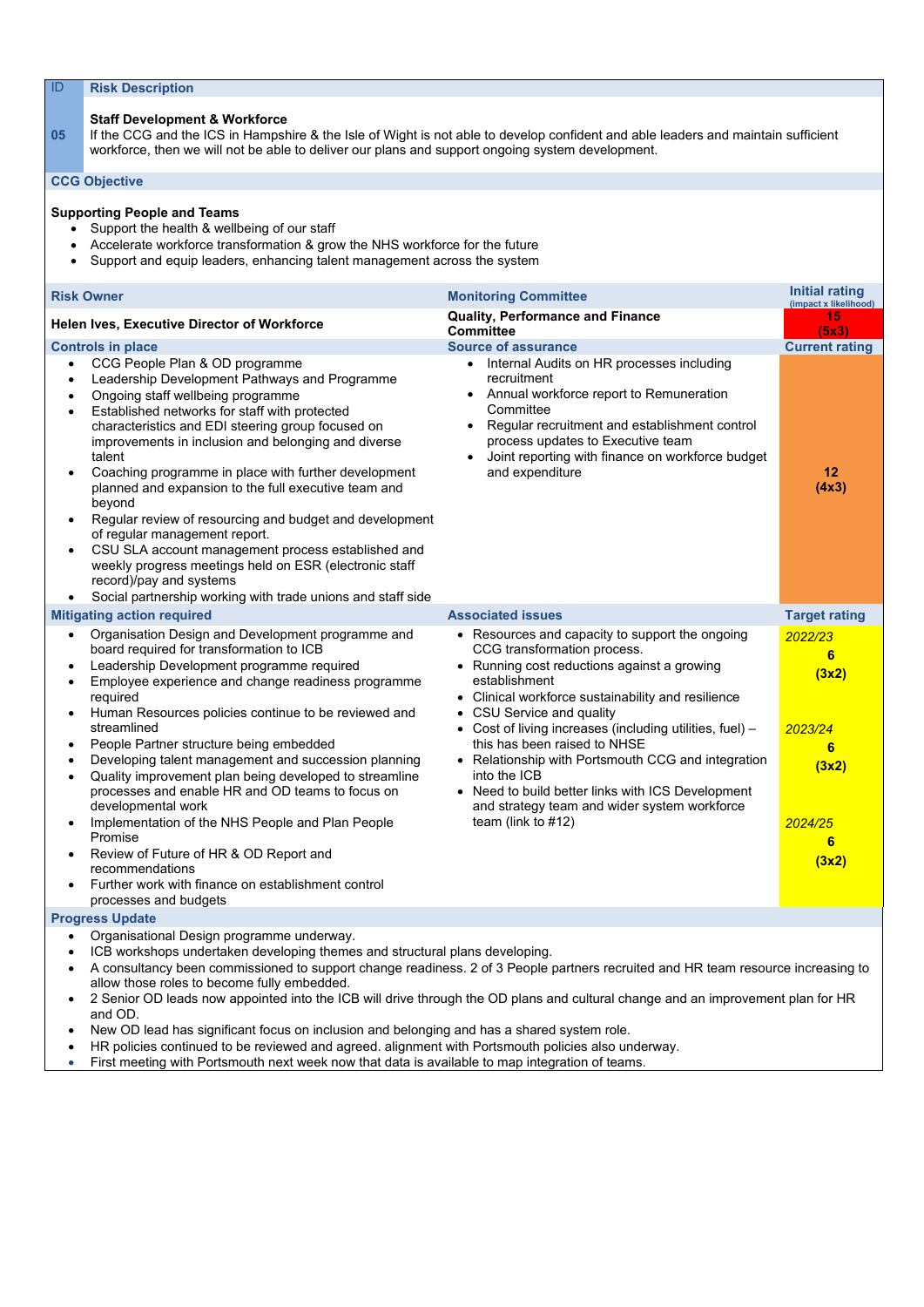## **<sup>06</sup> Planning for the Future**

If the CCG does not ensure that commissioned services are future-proof and tailored to the needs of our people, this may have a negative impact on the wellbeing of our population, increase strain on service providers and reduce public trust in the CCG.

#### **CCG Objective**

#### **Transforming Services**

- Accelerate digital transformation to improve efficiency and effectiveness of NHS services
- Progress the Hampshire Together programme
- Tackle inequalities which have been exacerbated by Covid-19
- Establish a service improvement approach which will lead to improved outcomes
- Plan to extend the partnerships between NHS, local government and other partner agencies to better serve our communities

| <b>Risk Owner</b>                                                                                                                                                                                                                                                                                                                                                                                                                                                                                                                       | <b>Monitoring Committee</b>                                                                                                                                                                                                                                              | <b>Initial rating</b><br>(impact x likelihood)                     |
|-----------------------------------------------------------------------------------------------------------------------------------------------------------------------------------------------------------------------------------------------------------------------------------------------------------------------------------------------------------------------------------------------------------------------------------------------------------------------------------------------------------------------------------------|--------------------------------------------------------------------------------------------------------------------------------------------------------------------------------------------------------------------------------------------------------------------------|--------------------------------------------------------------------|
| <b>Tessa Harvey, Director of Performance</b><br><b>Paul Gray, Director of Strategy</b>                                                                                                                                                                                                                                                                                                                                                                                                                                                  | <b>Quality, Performance and Finance</b><br><b>Committee</b><br><b>Primary Care Commissioning Committee</b>                                                                                                                                                               | 16<br>(4x4)                                                        |
| <b>Controls in place</b>                                                                                                                                                                                                                                                                                                                                                                                                                                                                                                                | <b>Sources of assurance</b>                                                                                                                                                                                                                                              | <b>Current rating</b>                                              |
| Primary Care GP resilience programme of work underway<br>Project team assigned to Hampshire Together<br>Programme to work with partners to progress this project.<br>Transformation Programme Board established, chaired<br>by Chief Medical Officer, to lead and provide oversight to<br>whole system service improvement and NHS Long Term<br>Plan delivery, this includes health inequalities, digital and<br>all other clinical transformation programmes<br>Framework for delivery of Mental health reforms across<br>ICS in place | Performance reports from partner providers<br>$\bullet$<br><b>Primary Care Commissioning Committee closely</b><br>$\bullet$<br>monitors resilience in primary care<br>• Updates on Hampshire Together programme to<br>governing body<br>• Transformation Programme Board | 12<br>(4x3)                                                        |
| <b>Mitigating action required</b>                                                                                                                                                                                                                                                                                                                                                                                                                                                                                                       | <b>Associated issues</b>                                                                                                                                                                                                                                                 | <b>Target rating</b>                                               |
| Primary care plan implementation<br>Begin consultation on Hampshire Together Programme<br>Review of digital transformation programme<br>Develop clinical leadership role/function at scale<br>Development on 3 year NHS plan for Hampshire & Isle of<br>Wight and five year Integrated Care Strategy for the ICS<br>Development of 3 year Digital Transformation Plan                                                                                                                                                                   | • Transition to ICS by July 2022<br>Delay to Hampshire Together programme planned<br>consultation<br>Primary care workforce resilience<br>$\bullet$<br>• Workforce capability and capacity requirements not<br>fully understood or planned for yet                       | 2022/23<br>9<br>(3x3)<br>2023/24<br>(3x3)<br>2024/25<br>9<br>(3x3) |

- Hampshire Together Pre-Consultation Business Case produced in preparation for NHSEI Stage 2 Assurance in July
- Independent review of community and mental health services undertaken, with agreement to take forward the recommendations to address unwarranted variation in service provision, access and outcomes across HIOW
- ICS Oversight Committee established to develop strategic plans to achieve clinical and financial sustainability for IOW
- Work underway with Local Delivery System and Programme teams to develop UEC/NEL transformation plan for 22/23. Work being supported by McKinsey's with a view to identifying gaps in initiative delivery and considering opportunities for at scale/whole system development. First draft plans presented to Transformation Board 26/5. Final draft plans due w/c 13/5- this will support the revised and updated operating plan submission 20/6.
- Year 1 elective recovery programme in development
- Transformation Board established and overseeing delivery on a monthly basis. Agreement to establish ICS wide PMO secured. McKinsey's support secured short term to aid capacity and develop a number of tools to support PMO oversight
- 
- Discussions underway re: clear and coherent health inequalities programme and associated resourcing to deliver. CMO lead and Exec sponsor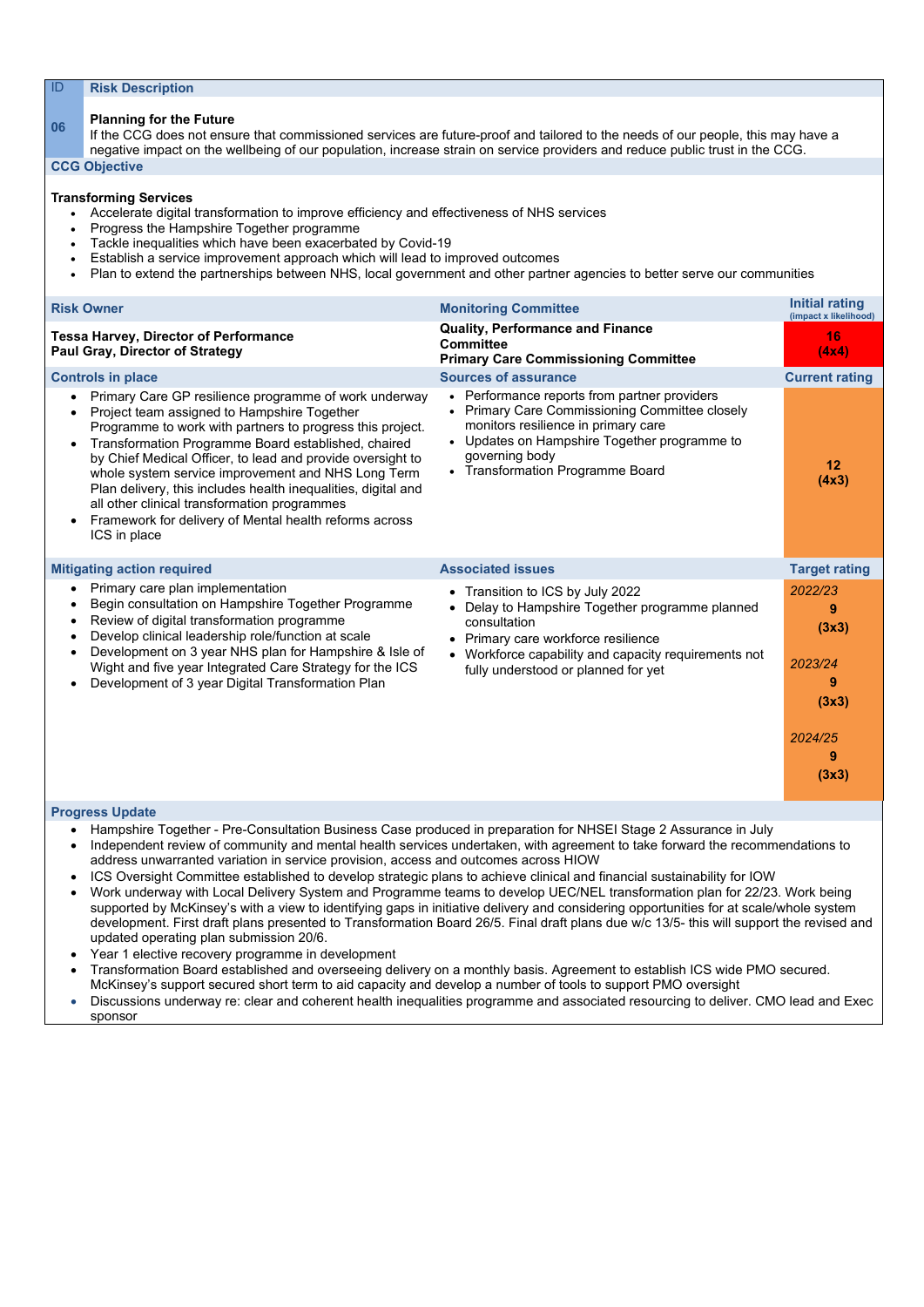#### **Estates & Sustainability**

**07** If our CCG estate, including that of primary care, is not fit for purpose or insufficient, this may have an impact on patient and staff wellbeing as well as having potential financial impacts in the short and long-term.

#### **CCG Objective**

#### **Operational Service Delivery**

- Expand Primary Care Capacity to improve access & local health outcomes for people in Hampshire & the Isle of Wight
- Continue transformation of community and urgent & emergency care

#### **Supporting People and Teams**

• Support the health & wellbeing of our staff

| <b>Risk Owner</b>                                                                                                                                                                                                                                                                                                                                                                                                                                                                                                       | <b>Monitoring Committee</b>                                                                                                                                                                                                                                                                                                                                                                                     | <b>Initial rating</b><br>(impact x likelihood)                 |
|-------------------------------------------------------------------------------------------------------------------------------------------------------------------------------------------------------------------------------------------------------------------------------------------------------------------------------------------------------------------------------------------------------------------------------------------------------------------------------------------------------------------------|-----------------------------------------------------------------------------------------------------------------------------------------------------------------------------------------------------------------------------------------------------------------------------------------------------------------------------------------------------------------------------------------------------------------|----------------------------------------------------------------|
| Roshan Patel, Chief Finance Officer                                                                                                                                                                                                                                                                                                                                                                                                                                                                                     | <b>Quality, Performance and Finance</b><br><b>Committee</b><br><b>Primary Care Commissioning Committee</b>                                                                                                                                                                                                                                                                                                      | 12<br>(4x3)                                                    |
| <b>Controls in place</b>                                                                                                                                                                                                                                                                                                                                                                                                                                                                                                | <b>Source of assurance</b>                                                                                                                                                                                                                                                                                                                                                                                      | <b>Current rating</b>                                          |
| • Agreed system capital investment plan in place for 22/23<br>including primary care and mental health<br>Draft Primary Care Estates Strategy developed<br>• Completed review of all CCG estate as part of our<br>Workspaces of the Future and opportunities on what we can<br>do with each building.<br>• CCG Estate Group and Sustainability Group in place which<br>link in with the ICS Sustainability and Estate Strategy<br>Groups<br>• ICS Draft Greener NHS Plan in draft, supported by<br>organisational Plans | • Regular review of primary care estates by Primary<br><b>Care Commissioning Committee</b><br>• Review of overall capital progress through ICS<br><b>Capital Board</b><br>• Monthly NHS England/Improvement assurance<br>meetings between Regional CFO and ICS CFO.<br>• Delivery of the Green Plan action plan                                                                                                 | 12<br>(4x3)                                                    |
| <b>Mitigating action required</b>                                                                                                                                                                                                                                                                                                                                                                                                                                                                                       | <b>Associated issues</b>                                                                                                                                                                                                                                                                                                                                                                                        | <b>Target rating</b>                                           |
| Office rationalisation process to be developed<br>$\bullet$<br>Development of the 5 year ICS Capital Investment Strategy.<br>Finalise Primary Care Estate Strategy by supporting PCNs<br>to develop their local strategies using the "PCN Toolkit"<br>• Need to build on and enhance existing relationships with<br>LAs and the wider public sector                                                                                                                                                                     | Understand affordability issues relating to the<br>developing and updating the primary care estate<br>Further enhance and embed sustainability into<br>strategic planning.<br>There is in interrelationship between estates<br>sustainability and primary care resilience, in<br>particular the ability to recruit GPs and serve the<br>community from buildings which are in a poor<br>condition. (link to #9) | 2022/23<br>8<br>(4x2)<br>2023/24<br>8<br>(4x2)<br>2024/25<br>8 |
|                                                                                                                                                                                                                                                                                                                                                                                                                                                                                                                         |                                                                                                                                                                                                                                                                                                                                                                                                                 | (4x2)                                                          |

- The CCG Office review has been completed and an action plan is being drawn up re future use of our offices.
- Community Health Partnerships are supporting us to implement their Toolkit to support PCNs in drawing up their local estates strategies.
- The "Star Chamber" prioritisation process has completed an initial review of all known potential primary care estate developments.
- The draft ICS Green Plan has been prepared and submitted to Region.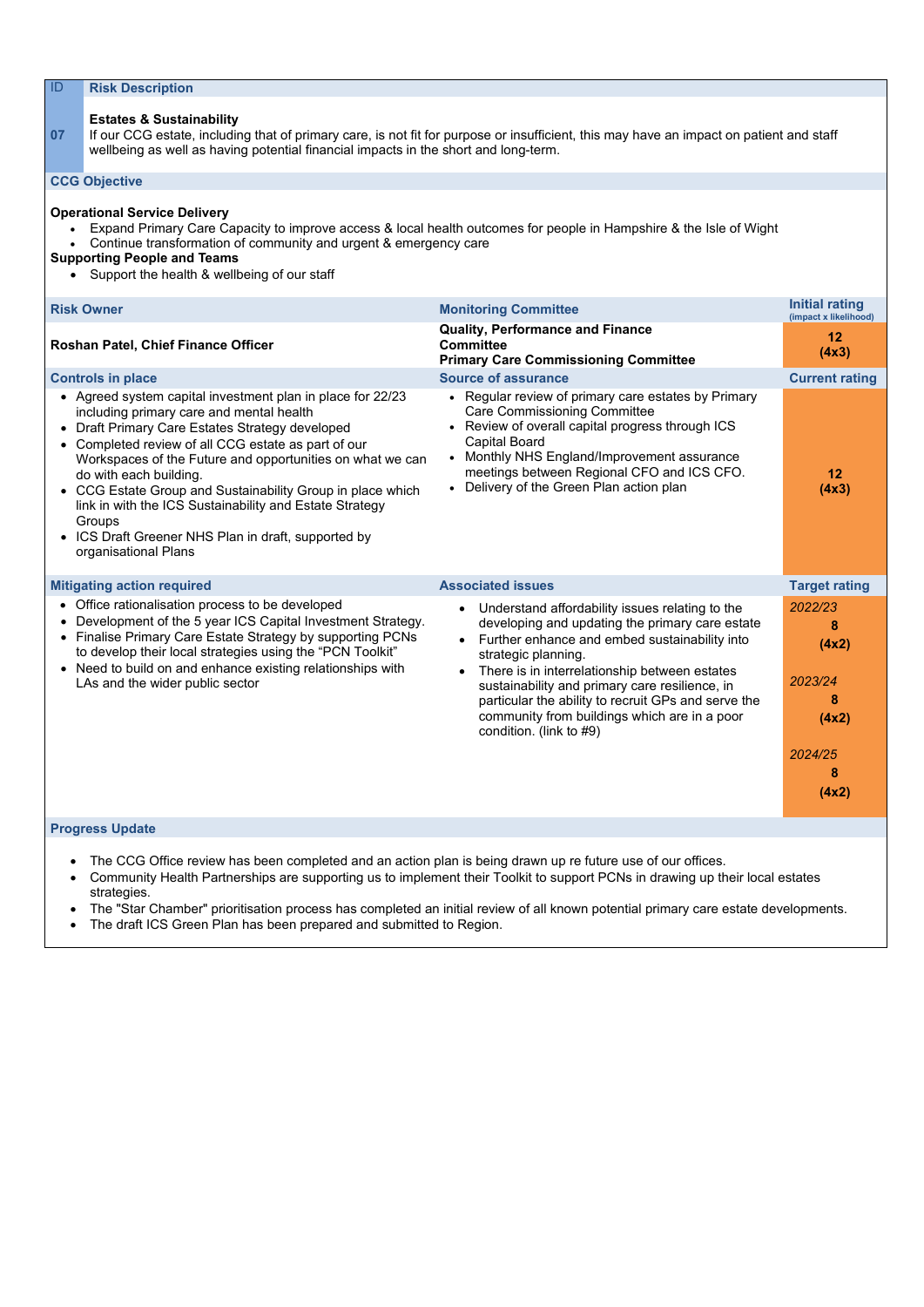| ID                | <b>Risk Description</b>                                                                                                                                                                                                                                                                                                                                                                                                                                                                         |                                                                                                                                                                                                                                                                                                                                                                                                                                                         |                                                 |  |  |  |  |
|-------------------|-------------------------------------------------------------------------------------------------------------------------------------------------------------------------------------------------------------------------------------------------------------------------------------------------------------------------------------------------------------------------------------------------------------------------------------------------------------------------------------------------|---------------------------------------------------------------------------------------------------------------------------------------------------------------------------------------------------------------------------------------------------------------------------------------------------------------------------------------------------------------------------------------------------------------------------------------------------------|-------------------------------------------------|--|--|--|--|
| 08                | <b>Cyber Security</b><br>If cyber security risks are not effectively managed this may result in wide ranging impacts on the CCGs including to data security of both<br>patients and staff and ability to deliver care in an increasingly digital healthcare environment. This could impact in patient care and<br>result in reputational damage and possible financial penalties for the CCGs and provider partners.                                                                            |                                                                                                                                                                                                                                                                                                                                                                                                                                                         |                                                 |  |  |  |  |
|                   | <b>CCG Objective</b>                                                                                                                                                                                                                                                                                                                                                                                                                                                                            |                                                                                                                                                                                                                                                                                                                                                                                                                                                         |                                                 |  |  |  |  |
|                   | <b>Transforming Services</b><br>Accelerate digital transformation to improve efficiency and effectiveness of NHS services                                                                                                                                                                                                                                                                                                                                                                       |                                                                                                                                                                                                                                                                                                                                                                                                                                                         |                                                 |  |  |  |  |
| <b>Risk Owner</b> |                                                                                                                                                                                                                                                                                                                                                                                                                                                                                                 | <b>Monitoring Committee</b>                                                                                                                                                                                                                                                                                                                                                                                                                             | <b>Initial rating</b><br>(impact x likelihood)  |  |  |  |  |
|                   | Roshan Patel, Chief Finance Officer (as CCG SIRO)                                                                                                                                                                                                                                                                                                                                                                                                                                               | <b>Audit &amp; Risk Committee</b>                                                                                                                                                                                                                                                                                                                                                                                                                       | 15<br>(5x3)                                     |  |  |  |  |
|                   | <b>Controls in place</b>                                                                                                                                                                                                                                                                                                                                                                                                                                                                        | <b>Source of assurance</b>                                                                                                                                                                                                                                                                                                                                                                                                                              | <b>Current rating</b>                           |  |  |  |  |
|                   | Information Governance Training Programme- All staff are<br>required to undertake Data Protection Awareness training on<br>a yearly basis.<br>Cyber security concerns from IT, IG and Counter Fraud<br>cascaded to staff via email and on StayConnected.<br>Cyber Security Strategy and associated action plan.<br>IT provider (CSU) hold Cyber Essentials Plus certification.<br>Cyber Security Working Group formed in April 2022 to<br>review/act upon cyber controls, reporting and events. | • Cyber security exception reports.<br>• Data Security Protection (DSP) Toolkit - updated<br>version contains additional awareness on cyber<br>security.<br>• Counter Fraud and Security reports.<br>• Internal Audit on Cyber Security Risk and Data<br>Security Protection Toolkit compliance.<br>• Updates on information governance breaches from<br>the IG team.<br>• Information Governance Training data.<br>• Cyber Security audit in May 2022. | 15<br>(5x3)                                     |  |  |  |  |
|                   | <b>Mitigating action required</b>                                                                                                                                                                                                                                                                                                                                                                                                                                                               | <b>Associated issues</b>                                                                                                                                                                                                                                                                                                                                                                                                                                | <b>Target rating</b>                            |  |  |  |  |
|                   | Cyber Security Strategy action plan completion to be<br>achieved in 22/23.<br>Data Security & Protection toolkit to be completed for 22/23<br>in readiness for ICB inception on 1/7/2022.<br>Plans to migrate the IT provision for Isle of Wight based staff<br>from the IOW Trust to SCW CSU to ensure consistency<br>across all CCG staff.<br>Review recent Internal Audit of Cyber Security and<br>implement appropriate recommendations.                                                    | • Challenges related to increased remote working and<br>a more agile/digital workforce.<br>• IT services for the CGG are provided by third<br>parties- South Central and West CSU and IOW NHS<br>Trust, therefore any technical mitigations are with<br>these providers rather than the CCG.<br>• IT services for Isle of Wight based staff provided by<br>the IOW Trust-IT provision not consistent across<br>entire CCG.                              | 2022/23<br>12<br>(4x3)<br>2023/24<br>8<br>(4x2) |  |  |  |  |
|                   |                                                                                                                                                                                                                                                                                                                                                                                                                                                                                                 |                                                                                                                                                                                                                                                                                                                                                                                                                                                         | 2024/25<br>8<br>(4x2)                           |  |  |  |  |

- Current and target ratings amended.
- Internal Audit undertook a cyber security audit in May 2022. Four recommendations have been made which are accepted for further investigation and will be actioned in quarter 2 (under the ICB).
- The Cyber Security Working Group was formed in April 2022, the group includes representatives from the following teams; digital (including primary care), EPRR, data protection, fraud and security. The group will review CSU reports of cyber events and changes to cyber controls.
- Renewed agreement with SCW CSU to provide the CCG with quarterly cyber reporting.
- Currently building a proposal to migrate the IT provision for IOW based staff from the IOW Trust to SCW CSU. This will ensure a consistent level of IT provision and cyber security across the entire organisation.
- Job Description for new Corporate IT role has been expanded to include a greater emphasis on cyber security which will ensure that the CCG can be assured that the CSU's plans and reports are suitable and appropriate.
- All CCG PCs/laptops have been updated to prevent unencrypted USB drives (ie personal USB sticks) from working on them.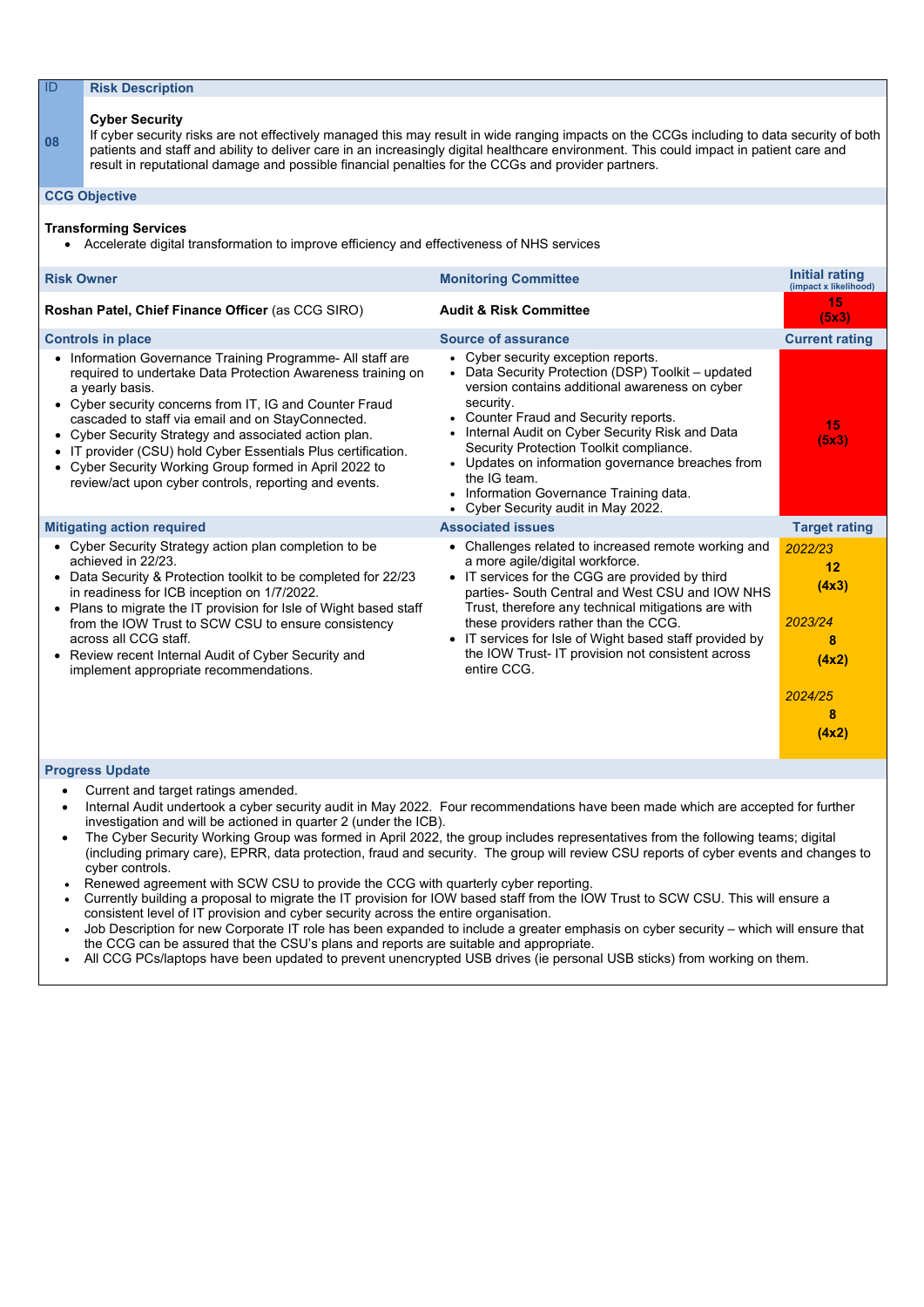| 09                     | <b>Primary Care Resilience</b><br>subsequent impact on associated providers.                                                                                                                                                                                                                                                                                                                                                                                                                                                                                                                                                                                                                                                   | If Primary Care Services are not adapted, integrated and delivered in a way that is forward-looking, sustainable and resilient, it may<br>lead to poor outcomes for patients and the teams serving them, financial and reputational challenges for the NHS in Hampshire, and a                                                                                                                                                                                                                                                                                              |                                                  |
|------------------------|--------------------------------------------------------------------------------------------------------------------------------------------------------------------------------------------------------------------------------------------------------------------------------------------------------------------------------------------------------------------------------------------------------------------------------------------------------------------------------------------------------------------------------------------------------------------------------------------------------------------------------------------------------------------------------------------------------------------------------|-----------------------------------------------------------------------------------------------------------------------------------------------------------------------------------------------------------------------------------------------------------------------------------------------------------------------------------------------------------------------------------------------------------------------------------------------------------------------------------------------------------------------------------------------------------------------------|--------------------------------------------------|
|                        | <b>CCG Objective</b>                                                                                                                                                                                                                                                                                                                                                                                                                                                                                                                                                                                                                                                                                                           |                                                                                                                                                                                                                                                                                                                                                                                                                                                                                                                                                                             |                                                  |
|                        | <b>Operational Service Delivery</b><br>Expand Primary Care Capacity to improve access & local health outcomes for people in Hampshire & the Isle of Wight                                                                                                                                                                                                                                                                                                                                                                                                                                                                                                                                                                      |                                                                                                                                                                                                                                                                                                                                                                                                                                                                                                                                                                             |                                                  |
|                        | <b>Risk Owner</b>                                                                                                                                                                                                                                                                                                                                                                                                                                                                                                                                                                                                                                                                                                              | <b>Monitoring Committee</b>                                                                                                                                                                                                                                                                                                                                                                                                                                                                                                                                                 | Initial rating<br>(impact x likelihood)          |
|                        | <b>Tessa Harvey, Executive Director Performance</b><br>Nicola Decker, Clinical Leader                                                                                                                                                                                                                                                                                                                                                                                                                                                                                                                                                                                                                                          | <b>Primary Care Commissioning Committee</b>                                                                                                                                                                                                                                                                                                                                                                                                                                                                                                                                 | 20<br>(5x4)                                      |
|                        | <b>Controls in place</b>                                                                                                                                                                                                                                                                                                                                                                                                                                                                                                                                                                                                                                                                                                       | <b>Sources of assurance</b>                                                                                                                                                                                                                                                                                                                                                                                                                                                                                                                                                 | <b>Current</b><br>rating                         |
| $\bullet$<br>$\bullet$ | The CCG, practices and wider health & care system are<br>working in an integrated and transparent way to<br>proactively support each other.<br>Primary Care GP resilience programme of work underway<br>Hampshire and Isle of Wight Primary Care Work<br>Programme 22/23 in place with two key objectives:<br>o Strengthen primary care capacity to improve<br>access to services with the aim of improving our<br>populations' overall health outcomes and reducing<br>health inequalities<br>Adapt and integrate care across all our Primary<br>$\circ$<br>Care Networks - transforming the delivery of<br>services<br>Communications and Engagement plan in place to<br>improve the way our communities access primary care | • Regular reports to Primary Care Commissioning<br>Committee on primary care resilience<br>• Regular updates to Governing Body<br>• Fully utilising the additional roles re-imbursement<br>scheme available to Primary Care<br>• Fully utilising national funding to recruit and retain<br><b>General Practice staff</b><br>• Implementation of the communication and<br>engagement plan which includes practice<br>engagement with patients<br>• Winter Access Fund plans continue to benefit<br>General Practice, for example introduction of Cloud<br>telephony systems. | 20<br>(5x4)                                      |
|                        | <b>Action required</b>                                                                                                                                                                                                                                                                                                                                                                                                                                                                                                                                                                                                                                                                                                         | <b>Associated issues</b>                                                                                                                                                                                                                                                                                                                                                                                                                                                                                                                                                    | <b>Target rating</b>                             |
| $\bullet$              | Further engagement with staff, GPs and wider<br>stakeholders, including consideration of 'place' versus<br>'scale' and primary care leadership in the emerging<br>integrated care system                                                                                                                                                                                                                                                                                                                                                                                                                                                                                                                                       | Primary care workforce resilience - GPs retiring or<br>leaving at a faster rate than new GPs can be<br>recruited, shortages in other clinical and practice<br>support staff.                                                                                                                                                                                                                                                                                                                                                                                                | 2022/23<br>16<br>(4x4)                           |
|                        | Implementation and delivery of the Hampshire and Isle of<br>Wight Primary Care Work Programme, including the<br>enabling workstreams- workforce, digital and estates.<br>Develop indicators of partnership working and patient<br>experience to reflect on integrated working<br>Utilise demand and capacity tool to capture General<br>Practice activity                                                                                                                                                                                                                                                                                                                                                                      | The widening scope of Primary Care including the<br>complexity and competing priorities, including non-<br>elective recovery programme.<br>Recovery following Covid-19 pandemic<br>Impact of political and public pressure on primary<br>care morale and delivery models<br>There is in interrelationship between estates<br>sustainability and primary care resilience, in<br>particular the ability to recruit GPs and serve the<br>community from buildings which are in a poor<br>condition. (link to #7)                                                               | 2023/24<br>12<br>(4x3)<br>2024/25<br>12<br>(4x3) |
|                        | <b>Progress Update</b>                                                                                                                                                                                                                                                                                                                                                                                                                                                                                                                                                                                                                                                                                                         |                                                                                                                                                                                                                                                                                                                                                                                                                                                                                                                                                                             |                                                  |

• Current and target ratings amended.

- Winter Access Fund and Regional underspend fully utilised to support general practice resilience between November 2021 and March 2022. Some of the projects will have longer term benefits such as patient self monitoring tools and practice communication and engagement work undertaken.
- Primary Care Workplan has been drafted and is starting to be implemented. As an example, the demand and capacity tool is being rolled out which will give a more accurate assessment of the pressures in general practice.
- 
- Digital, workforce and communication & engagement workstreams have aligned plans. Primary care estates strategy is in development with immediate work being undertaken to identify space for the extra ARRS roles which have been recruited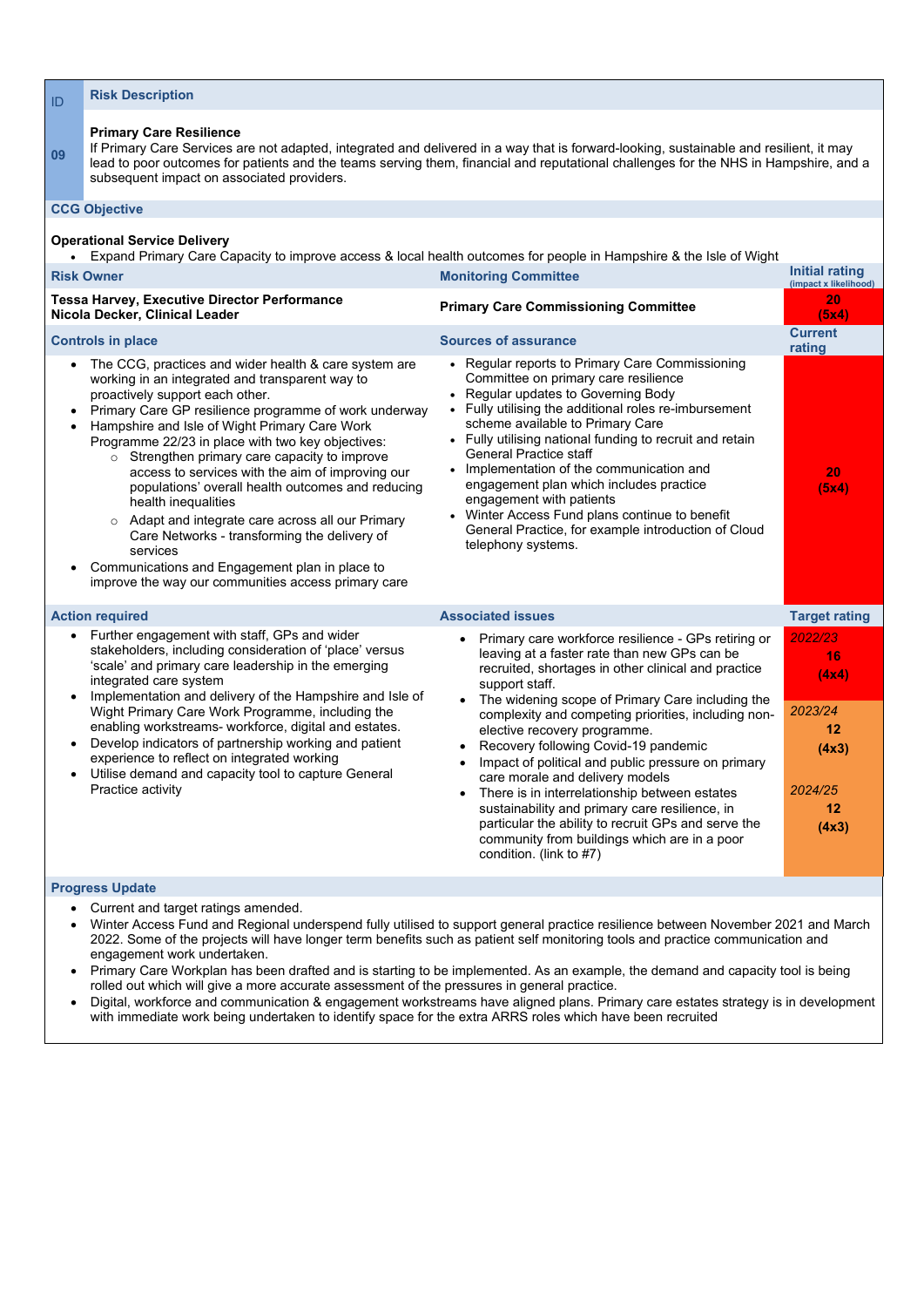#### **Improving Mental Health Care**

**10** If the gap between demand and capacity for Mental Health services, grows further, this may result in further assessment and treatment delays which will lead to poorer outcomes for patients and subsequent impact on other providers. As a consequence of the current access delays into CAMHS Tier 4 Beds there is a risk CYP may potentially be coming to harm.

#### **CCG Objective**

#### **Operational service delivery**

Managing increasing demand on mental health services across all age services - with an additional focus on Children and Adolescent Mental Health Services (CAMHS)

| 20<br><b>Quality, Performance and Finance Committee</b><br><b>Tessa Harvey, Executive Director Performance</b><br>(5x4)<br><b>Source of assurance</b><br><b>Controls in place</b><br>• 2022/23: HIOW ICB plan £37m Mental Health Investment<br>Quality, Performance & Finance Committee -<br>$\bullet$<br>plan approved delivering the MHIS target - £17m baseline<br>oversight and review of performance against<br>growth, £20m Service Development Funding. There is a<br>plans<br>£0.5m agreed risk relating to investment priorities.<br>Monthly scrutiny of delivery and financial position<br>Recruitment and service transformation underway<br>against plan to Mental Health Operational Delivery<br>$\bullet$<br>Group (ICS wide Executive / Director level group)<br>Strategic workforce plan agreed with short, medium and<br>with escalation to the Mental Health Partnership<br>long term actions<br><b>Board</b><br>Mental Health Needs Assessment underway led by Public<br>$\bullet$<br>Health to understand current and future demand<br>Contract review meetings<br>NHS England/Improvement assurance meetings<br>Draft MOU to detail process in place with CCGs and<br>$\bullet$<br>where required<br>providers to allocate investments on delivery of service<br>16<br>changes and reallocate slippage each month to ensure the<br>System owned oversight- via ICS Operational<br>$\bullet$<br>(4x4)<br>available funding is delivering the maximum value to meet in<br>Delivery Group (ODG) and MH Programme Board<br>CCG sign off of the Children and Young People<br>year demand | <b>Risk Owner</b>                                                      | <b>Monitoring Committee</b>                     | Initial rating<br>(impact x likelihood) |
|----------------------------------------------------------------------------------------------------------------------------------------------------------------------------------------------------------------------------------------------------------------------------------------------------------------------------------------------------------------------------------------------------------------------------------------------------------------------------------------------------------------------------------------------------------------------------------------------------------------------------------------------------------------------------------------------------------------------------------------------------------------------------------------------------------------------------------------------------------------------------------------------------------------------------------------------------------------------------------------------------------------------------------------------------------------------------------------------------------------------------------------------------------------------------------------------------------------------------------------------------------------------------------------------------------------------------------------------------------------------------------------------------------------------------------------------------------------------------------------------------------------------------------------------------------------------------------------------------------|------------------------------------------------------------------------|-------------------------------------------------|-----------------------------------------|
|                                                                                                                                                                                                                                                                                                                                                                                                                                                                                                                                                                                                                                                                                                                                                                                                                                                                                                                                                                                                                                                                                                                                                                                                                                                                                                                                                                                                                                                                                                                                                                                                          |                                                                        |                                                 |                                         |
| particular focus on eating disorders (with oversight at ICS<br>agree 2022/23 investment in CAMHS in line with<br>the NHS Long Term Plan - delivery in progress -<br>Steering Group)<br>overseen by the HIOW CAMHS Transformation<br>Joint Health/LA CYPMH complex escalation panel in place<br>$\bullet$<br>board.<br>providing a forum for joint accountability, risk holding and<br>commitment to problem solving<br>CCG team now reconfigured and vacant posts filled to<br>$\bullet$<br>include ICS wide support roles which will further drive<br>transformation needs.                                                                                                                                                                                                                                                                                                                                                                                                                                                                                                                                                                                                                                                                                                                                                                                                                                                                                                                                                                                                                             | CAMHS Tier 4 call-to-action response plan in place with a<br>$\bullet$ | Local Transformation Plans in September 2021 to | <b>Current rating</b>                   |
| <b>Associated issues</b><br><b>Mitigating action required</b><br><b>Target rating</b>                                                                                                                                                                                                                                                                                                                                                                                                                                                                                                                                                                                                                                                                                                                                                                                                                                                                                                                                                                                                                                                                                                                                                                                                                                                                                                                                                                                                                                                                                                                    |                                                                        |                                                 |                                         |
| Implement the workforce plan to address the significant<br>2022/23<br>$\bullet$<br>• The full impact of COVID-19 on mental health service<br>recruitment challenge across all programmes, particularly<br>demand remains unknown<br>12<br>for nursing<br>. Wessex & Dorset CAMHS T4 capacity can't meet the<br>(3x4)<br>Identity solution(s) with system leaders to safely re-mobilise<br>demand due to the significant number of closed beds<br>commissioned CAMHS T4 capacity that is currently closed<br>resulting from workforce shortages and level of CYP<br>2023/24<br>Scope additional actions with Hampshire CAMHS to<br>$\bullet$<br>acuity/needs, this puts additional pressure on Tier 3<br>address the current waiting list times - the availability of<br>community services and acute hospitals<br>9<br>workforce is the limiting factor<br>(3x3)<br>Complete a strategic review of Hampshire CYP community<br>$\bullet$<br>• Potential impact of Hampshire County Council's<br>counselling services<br>budget consultations on mental health services in<br>£0.5m financial risk associated with the agreed finance plan<br>$\bullet$<br>Hampshire<br>2024/25<br>which is expected to be mitigated through slippage - Clear<br>• Acuity of adult mental health needs increasing - AMH<br>9<br>delivery plans in place against all investments to be finalised<br>bed pressures rising with limited capacity<br>(3x3)<br>• Capacity in MH/LD teams to deliver pathway review<br>(ADHD and Autism)<br><b>Progress Update</b>                                                               |                                                                        |                                                 |                                         |

#### **Progress Update**

Whilst on a slightly improving trajectory there are still a small number of highly complex CYP waiting in community & acute settings for Tier 4 beds that may be coming to potential harm. There is a response plan in place which focusses on improving our supportive & therapeutic management of these CYP and reducing the need for T4 beds in the medium to long term, however no solution(s) is in place to address the immediate Tier 4 availability issue.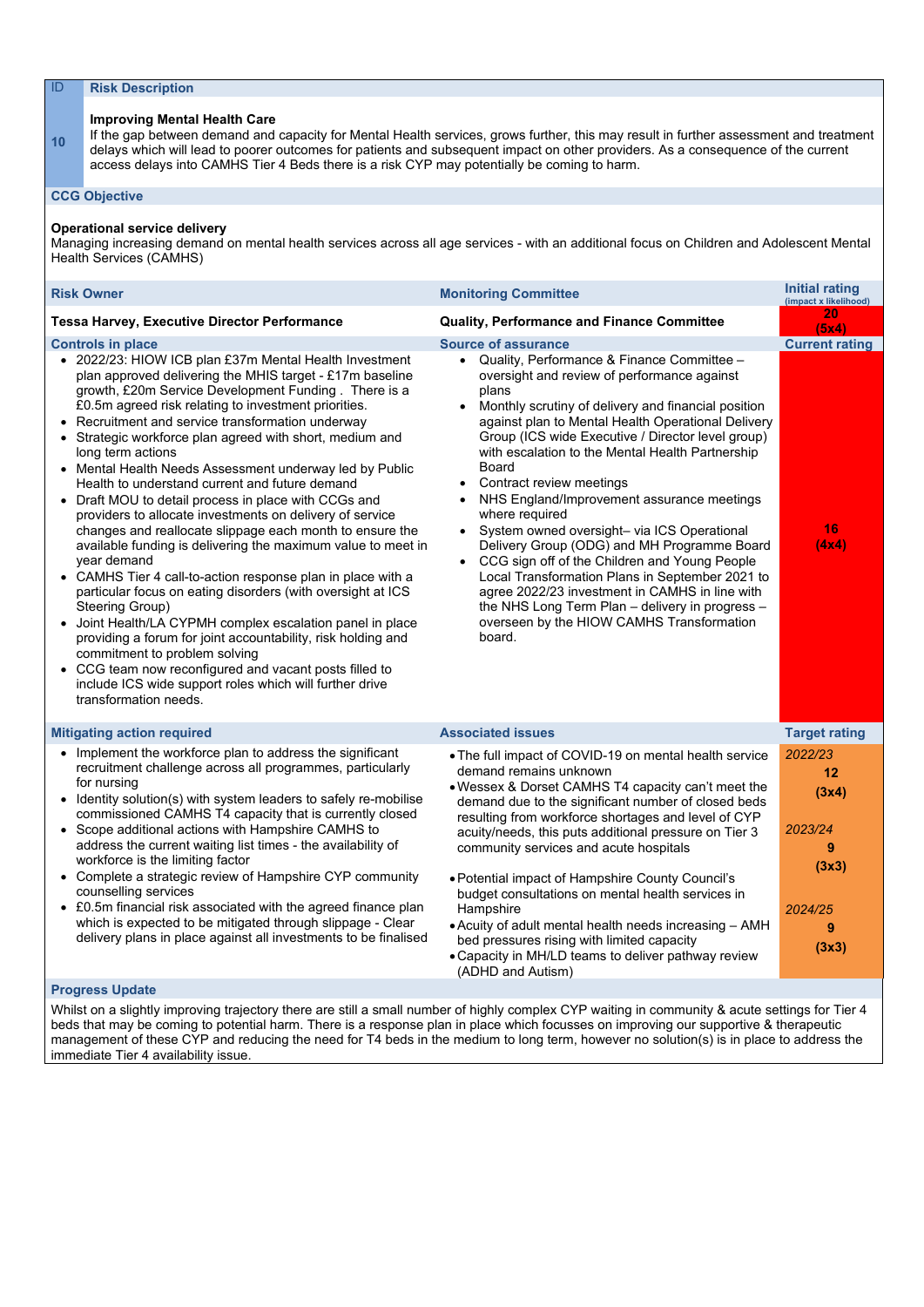#### **Planned Care Programme**

**11** Patients could come to harm if we fail to maintain our rate of recovery of planned care services (including Cancer Care, Diagnostics and Screening), reduce waiting list size and waiting times for urgent and routine patients in line with NHS performance standards and fail to create closed loop systems ensuring no patients are lost in the system.

#### **CCG Objective**

#### **Operational service delivery**

• High quality elective, cancer care and screening services

| <b>Risk Owner</b>                                                                                                                                                                                                                                                                                                                                                                                                                                                                                                                                                                                 | <b>Monitoring Committee</b>                                                                                                                                                                                                                                                                                                                                                                                                              | <b>Initial rating</b><br>(impact x likelihood)   |
|---------------------------------------------------------------------------------------------------------------------------------------------------------------------------------------------------------------------------------------------------------------------------------------------------------------------------------------------------------------------------------------------------------------------------------------------------------------------------------------------------------------------------------------------------------------------------------------------------|------------------------------------------------------------------------------------------------------------------------------------------------------------------------------------------------------------------------------------------------------------------------------------------------------------------------------------------------------------------------------------------------------------------------------------------|--------------------------------------------------|
| <b>Tessa Harvey, Director of Performance</b>                                                                                                                                                                                                                                                                                                                                                                                                                                                                                                                                                      | <b>Quality, Performance and Finance Committee</b>                                                                                                                                                                                                                                                                                                                                                                                        | 20<br>(5x4)                                      |
| <b>Controls in place</b><br>Planned Care Board, chaired by ICS CMO, reporting to the<br><b>ICS Transformation Board</b><br>Senior leadership in place for the programme, engaged<br>$\bullet$<br><b>Trust CMOs and COOs</b><br>Management of all hospital capacity to minimise elective<br>cancellations<br>1 year and 3-year plan created<br>$\bullet$<br>Financial plans in place with new TIF and ERF+ funding<br>Reviewed health inequality impacts<br>$\bullet$<br>Providers have agreed to provide mutual aid for patients<br>$\bullet$<br>Regional harm review for urgent Cardiac Patients | <b>Source of assurance</b><br>Restoration and recovery plans are overseen by<br>the Planned Care Board<br>Restoration updates to Committees & Governing<br>$\bullet$<br><b>Body</b><br>HIOW ICS Urgent & elective care analysis report<br>Performance reports, including updates to the<br>Quality, Performance and Finance Sub-<br>Committee<br>Delivery of the 104 week target and Cancer<br>remains as one of the top performing ICSs | <b>Current rating</b><br>25<br>(5x5)             |
| <b>Mitigating action required</b>                                                                                                                                                                                                                                                                                                                                                                                                                                                                                                                                                                 | <b>Associated issues</b>                                                                                                                                                                                                                                                                                                                                                                                                                 | <b>Target rating</b>                             |
| Development of the elective hub<br>• A plan for the current ISTCs and tier 2 services will be<br>developed<br>Development of Community Diagnostic Centres<br>July Workshop to create a delivery methodology for the 3<br>$\bullet$<br>year plan<br>Deliver actions linked to the Regional Cardiac Harm Review<br>$\bullet$<br>Development of Elective Activity Coordination Hub<br>$\bullet$<br>HHFT action plan in place for lost to follow up                                                                                                                                                   | Planned Care Programme is dependent on a number of<br>factors, including:<br><b>COVID Surges</b><br><b>UEC</b> admissions<br>Workforce challenges<br>Working within available resources<br><b>Digital Transformation</b><br>Existing service backlog in certain areas pre-<br>Covid-19                                                                                                                                                   | 2022/23<br>20<br>(5x4)<br>2023/24<br>20<br>(5x4) |
| Ongoing work to meet the requirements of the operating<br>plan in 22/23                                                                                                                                                                                                                                                                                                                                                                                                                                                                                                                           | Changes to national financial regime                                                                                                                                                                                                                                                                                                                                                                                                     | 2024/25<br>10<br>(5x2)                           |

#### **Progress Update**

We continue to make good progress, but patients continue to come to harm as they are not being seen in a timely manner. We have now reduced waiting times to a maximum of 104 weeks and a robust plan to reduce this to 78 weeks in 22/23. The 3-year plan will see waits fall even further and certainly below 52 weeks. Cancer waits remain one of the best in the Country and there is a well-developed plan to maintain this position. Diagnostic waits are rising beyond the 6 week maximum, this is a cause for concern and currently being addressed.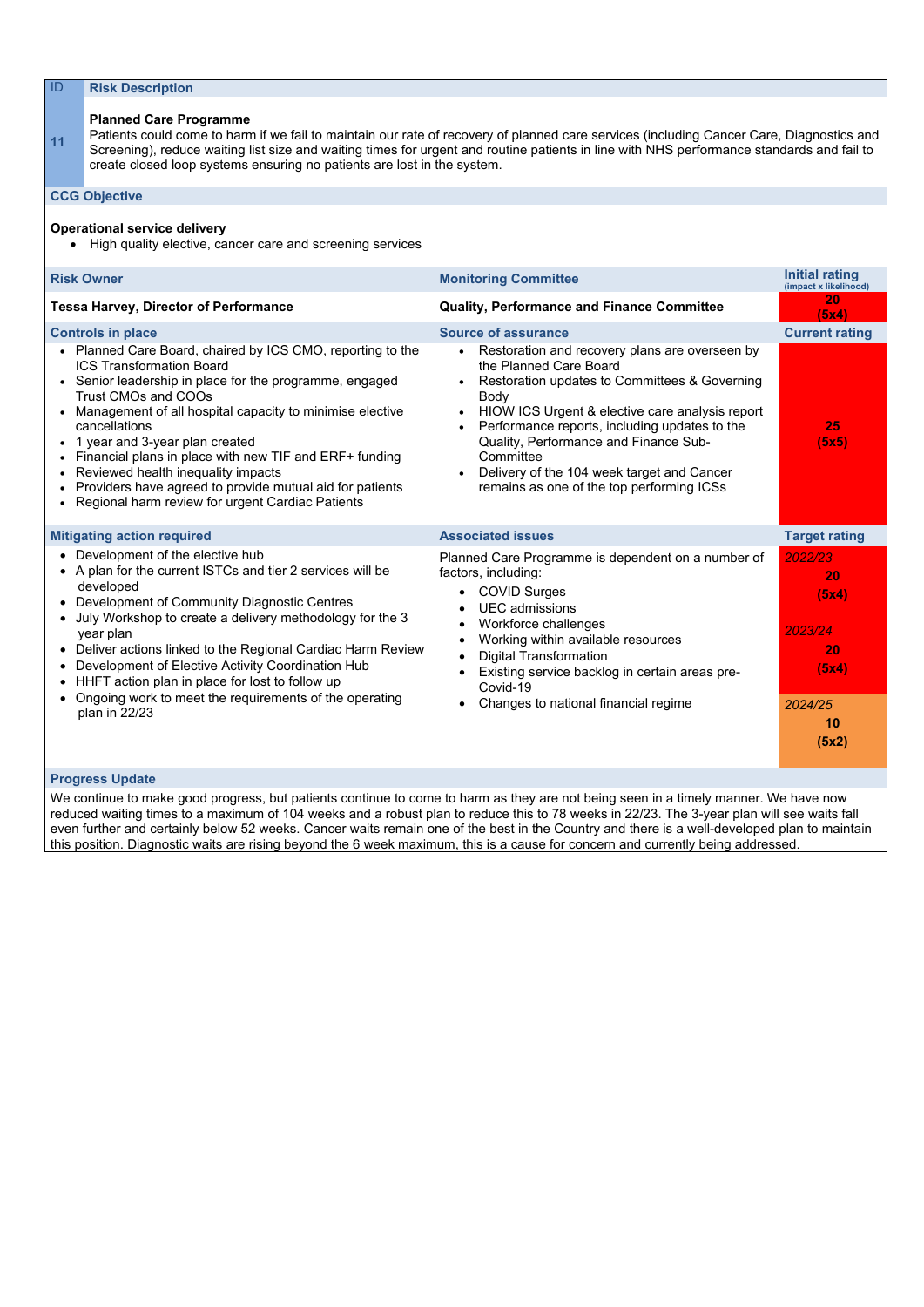#### **System Workforce Resilience & Sustainability**

**12** If the health & social care workforce across all providers in Hampshire is not resilient and sustainable that will result in impacts on quality of care, accessibility of services, system performance which could lead to negative outcomes for patients and knock-on effects to other providers within the system.

#### **CCG Objective**

#### **Supporting People and Teams**

- Support the health & wellbeing of our staff
- Accelerate workforce transformation & grow the NHS workforce for the future
- Support and equip leaders, enhancing talent management across the system

| <b>Risk Owner</b>                                                                                                                                                                                                                                                                                                                                                                                                                                                                                                                                                                                                                                                  | <b>Monitoring Committee</b>                                                                                                                                                                                                                                                                                                                                                                                                                                                                                                                                                                                                                                         | <b>Initial rating</b><br>(impact x likelihood)                                                     |
|--------------------------------------------------------------------------------------------------------------------------------------------------------------------------------------------------------------------------------------------------------------------------------------------------------------------------------------------------------------------------------------------------------------------------------------------------------------------------------------------------------------------------------------------------------------------------------------------------------------------------------------------------------------------|---------------------------------------------------------------------------------------------------------------------------------------------------------------------------------------------------------------------------------------------------------------------------------------------------------------------------------------------------------------------------------------------------------------------------------------------------------------------------------------------------------------------------------------------------------------------------------------------------------------------------------------------------------------------|----------------------------------------------------------------------------------------------------|
| <b>Helen Ives, Director of Workforce</b>                                                                                                                                                                                                                                                                                                                                                                                                                                                                                                                                                                                                                           | <b>Quality, Performance and Finance Committee</b>                                                                                                                                                                                                                                                                                                                                                                                                                                                                                                                                                                                                                   | 20<br>(5x4)                                                                                        |
| <b>Controls in place</b><br>HIOW People Board Terms of Reference signed off (April<br>$\bullet$<br>22)<br>Launch of the HIOW People plan (May 22), which is<br>available on request.<br>People Plan outlines key challenges, programmes of<br>transformation, governance arrangements and inter-<br>dependencies across the ICB and ICS<br>Enhanced occupational health and wellbeing programme<br>$\bullet$<br>Nursing and clinical workforce programme board<br>$\bullet$<br>Turning the Tide Oversight Board<br>Workforce cell now joining each of 4 LDS meetings to<br>$\bullet$<br>determine local variation and workforce needs                              | <b>Source of assurance</b><br>• Workforce report to QPFW<br>Exception report from Hampshire and Isle of Wight<br>People Board<br>Bi-weekly absence reporting from NHS England<br>$\bullet$<br>regional team and monthly regional workforce<br>dashboard reporting<br>• Annual staff survey results<br>• Quarterly tripartite meetings<br>Reporting through health education England<br>'Education Collaborative'<br>Monthly People Plan reporting to Region<br>$\bullet$<br><b>Regional People Board</b><br>• SOF Metrics to be launched shortly                                                                                                                    | <b>Current rating</b><br>20<br>(5x4)                                                               |
| <b>Mitigating action required</b><br>Establish workforce planning and intelligence regime<br>Workforce performance reporting to be established -<br>continued engagement with NHSE/I and HEE Workforce<br>colleagues to understand access to data post 1 <sup>st</sup> July.<br>Development of assurance framework to include SOF<br>٠<br>and regional workforce dashboard<br>Ongoing development of Operational planning 22/23<br>$\bullet$<br>which includes triangulation of workforce/activity and<br>finance.<br>Substantively resource the ICS workforce function<br>$\bullet$<br>Review of Future of HR & OD Report and<br>recommendations $-$ (link to #5) | <b>Associated issues</b><br>Lack of monitoring/reporting on workforce<br>$\bullet$<br>across the system<br>National workforce shortages in key clinical roles<br>Organisational restructuring<br>$\bullet$<br>Continued rise in demand causing workforce<br>$\bullet$<br>burnout and decreased resilience due to chronic<br>excessive workload<br>Cost of living increases (including utilities, fuel) –<br>this has been raised to NHSE<br>Potential impact of local financial deficit on<br>$\bullet$<br>workforce growth and transformation<br>Increased number of staff signalling that they will<br>be requesting early retirement<br>Release of Fuller report | <b>Target rating</b><br>2022/23<br>16<br>(4x3)<br>2023/24<br>12<br>(4x3)<br>2024/25<br>12<br>(4x3) |
| <b>Progress Update</b><br>• Current and target ratings amended.                                                                                                                                                                                                                                                                                                                                                                                                                                                                                                                                                                                                    |                                                                                                                                                                                                                                                                                                                                                                                                                                                                                                                                                                                                                                                                     |                                                                                                    |

- The beginning of Q1 saw extensive engagement with stakeholders across Health and Social care to further develop our Hampshire and Isle of Wight People Plan.
- Our People Plan has now been formally agreed and signed off with easy read versions also published.
- An Interim Strategic Workforce Planning Director has now been appointed. This role will Provide expert leadership on all aspects of Strategic Workforce Planning (SWP) to deliver strategic workforce investment through effective long-term planning across HIOW ICS. Responsibility for both strategic long-term development and operational delivery of workforce planning.
- Iterations to the 22/23 Operational planning round continue in advance of our final deadline of the 20<sup>th</sup> June. Our May submission saw a workforce growth trajectory of 5.1% (substantive) across HIOW. Our June submission is likely to see workforce growth

decreased significantly.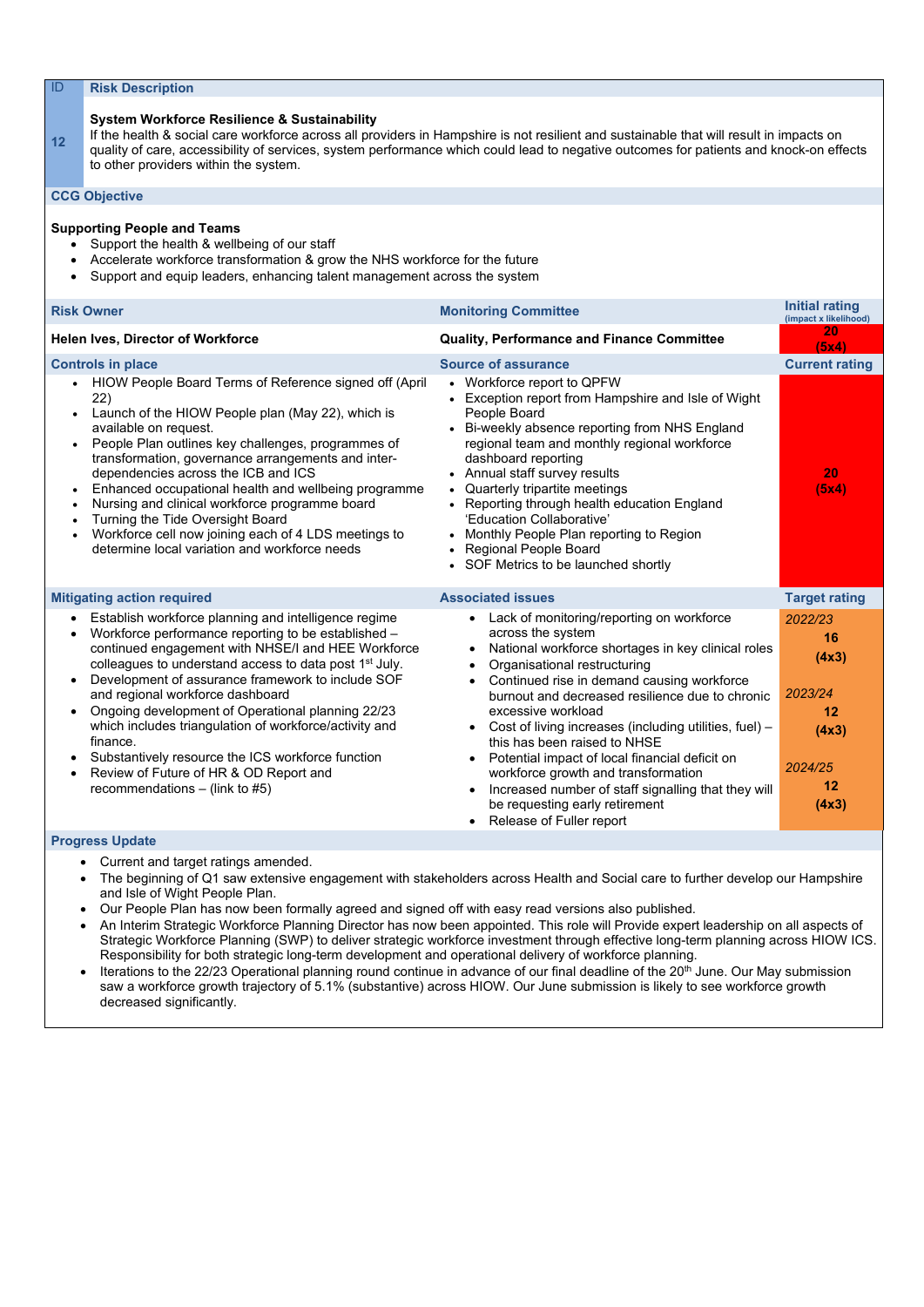#### **Learning Disabilities**

**13** If Learning Disabilities and/or Autism Programme (LDAP) is not delivered then patients may not be able to receive safe and effective care, leading to poorer health outcomes for patients, non-delivery of key targets and potential damage to the CCG's reputation, impacting on young people and adults right to have the same opportunities as anyone else to live healthy, safe and rewarding lives, and have a home within the community.

#### **CCG Objective**

#### **Transforming Service Delivery**

- Establish a service improvement approach which reduces unwanted variation and leads to improved outcomes, experience & efficiency
- Agree and begin implementation of a plan to extend the partnerships between NHS, local government, and other agencies to enhance our ability to meet the needs of the population

| <b>Risk Owner</b>                                                                                                                                                                                                                                                                                                                                                                                                                                                                                                                                                                                                      | <b>Monitoring Committee</b>                                                                                                                                                                                                                                                                                                                                                                                                                                                                                                                                                                                                                                                                   | <b>Initial rating</b><br>(impact x likelihood) |
|------------------------------------------------------------------------------------------------------------------------------------------------------------------------------------------------------------------------------------------------------------------------------------------------------------------------------------------------------------------------------------------------------------------------------------------------------------------------------------------------------------------------------------------------------------------------------------------------------------------------|-----------------------------------------------------------------------------------------------------------------------------------------------------------------------------------------------------------------------------------------------------------------------------------------------------------------------------------------------------------------------------------------------------------------------------------------------------------------------------------------------------------------------------------------------------------------------------------------------------------------------------------------------------------------------------------------------|------------------------------------------------|
| <b>Tessa Harvey, Director of Performance</b>                                                                                                                                                                                                                                                                                                                                                                                                                                                                                                                                                                           | <b>Quality, Performance and Finance Committee</b>                                                                                                                                                                                                                                                                                                                                                                                                                                                                                                                                                                                                                                             | 12<br>(4x3)                                    |
| <b>Controls in place</b><br>• £1m Service Development Funding received and being<br>allocated to schemes<br>Developing clear delivery plans in place against all<br>$\bullet$<br>investments<br>• Service transformation underway<br>Hampshire and Isle of Wight LDA Programme 22/23 in<br>place with key objectives and identified priority projects<br>• LDAP Governance structure in place<br>• Oversight of individual inpatients ensuring admission<br>avoidance, early support for discharge<br>• Quality support for thematic review of LeDeR outcomes and<br>learning increasing life expectancy by 20 years + | <b>Source of assurance</b><br>Quality, Performance & Finance Committee -<br>oversight and review of performance against<br>plans<br>Quarterly scrutiny of delivery and financial position<br>against plan to HIOW LDAP Programme Board<br>Bi-Monthly scrutiny of delivery of projects to HIOW<br><b>LDAP Steering Group</b><br>Quarterly scrutiny of delivery and financial position<br>against plan to NHS England/Improvements<br>Monthly NHS England/Improvement assurance<br>meetings<br>LeDeR oversight panel operational<br>System owned oversight- via ICS Operational<br>Delivery Group (ODG)<br>Fortnightly Inpatient Discharge meetings<br>(careroom)<br>Safe and Wellbeing reviews | <b>Current rating</b><br>12<br>(4x3)           |
| <b>Mitigating action required</b>                                                                                                                                                                                                                                                                                                                                                                                                                                                                                                                                                                                      | <b>Associated issues</b>                                                                                                                                                                                                                                                                                                                                                                                                                                                                                                                                                                                                                                                                      | <b>Target rating</b>                           |
| Further work with finance on establishment control<br>$\bullet$<br>processes and budgets<br>Ongoing work to meet the requirements of the operating<br>$\bullet$<br>plan in 22/23<br>Build on and enhance existing relationships with LAs,<br><b>CCGs, Providers</b><br>Quality support for thematic review to challenge pathway<br>$\bullet$<br>LeDeR thematic reporting to inform best practices and<br>services provisions.                                                                                                                                                                                          | LDA Programme is dependent on several factors,<br>including:<br>• Capacity in LDA/CCG/Local Authority teams to<br>deliver plan and operational work<br>Capacity/resource of LDA Programme team<br><b>Capacity of Primary Care</b><br>Working within available resources<br>Changes to national financial regime                                                                                                                                                                                                                                                                                                                                                                               | 2022/23<br>9<br>(3x3)<br>2023/24<br>9<br>(3x3) |
|                                                                                                                                                                                                                                                                                                                                                                                                                                                                                                                                                                                                                        |                                                                                                                                                                                                                                                                                                                                                                                                                                                                                                                                                                                                                                                                                               | 2024/25<br>n/a                                 |

#### **Progress Update**

New addition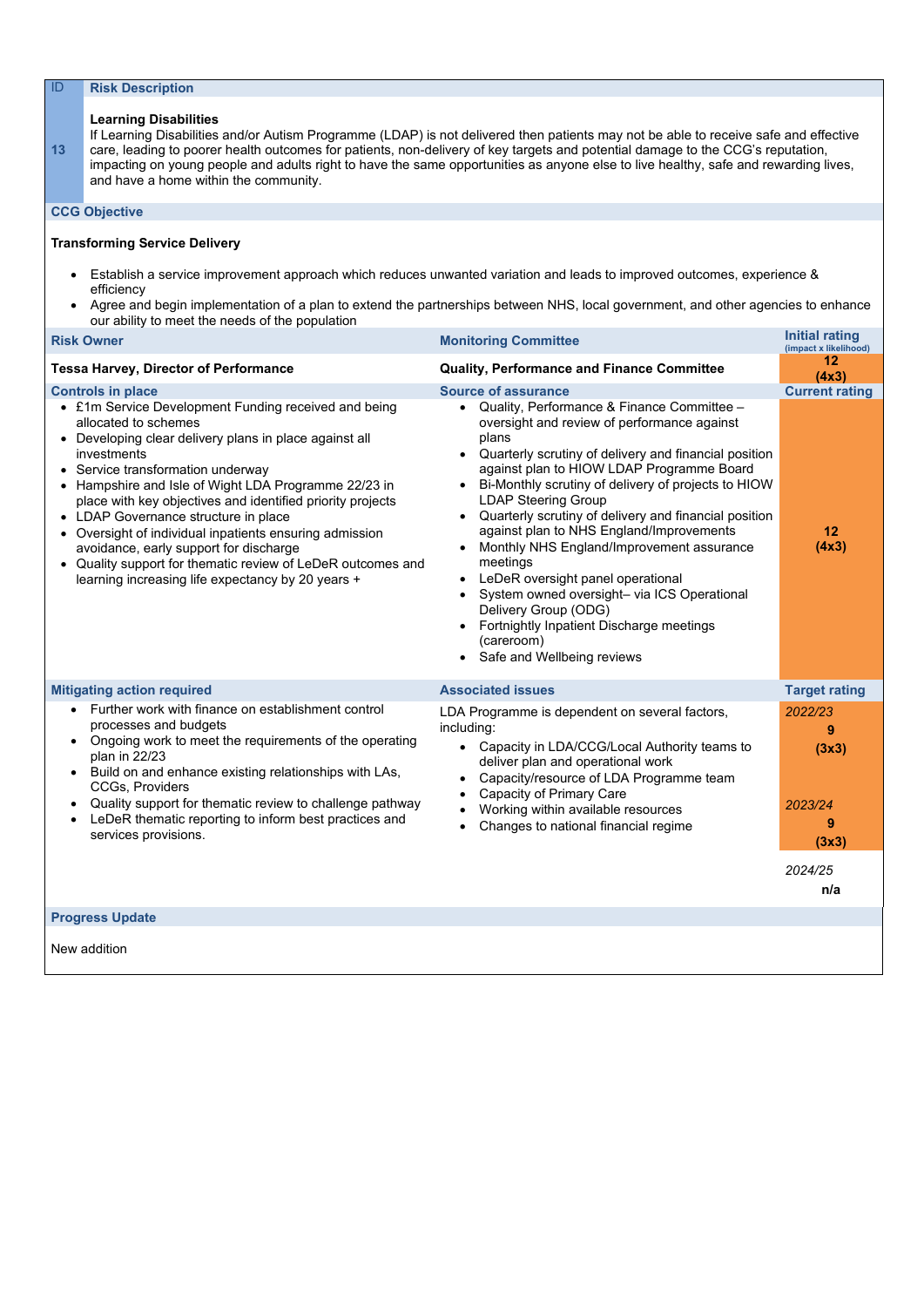#### *Risk Scoring*

In order to grade the risks identified the CCG utilises the risk assessment tool and matrix shown below. The adoption of the matrixscoring model set out in this document will enable the consistent evaluation of risk (for the purposes of the risk registers) across the CCG.

Using the risk "RAG" rating, risks can be ranked so that the most severe are addressed first. Decisions can then be made as to what mitigating action can be taken to alleviate the risk.

| What is the severity of the impact should the risk materialise?                                       |                                                                                                 |                                                                                                                                                                                                                                                                                           |                                                                                                                                                                                                                                                                                                                                                    |                                                                                                                                                                                                                                                      |                                                                                                                                                                                                                                                |  |
|-------------------------------------------------------------------------------------------------------|-------------------------------------------------------------------------------------------------|-------------------------------------------------------------------------------------------------------------------------------------------------------------------------------------------------------------------------------------------------------------------------------------------|----------------------------------------------------------------------------------------------------------------------------------------------------------------------------------------------------------------------------------------------------------------------------------------------------------------------------------------------------|------------------------------------------------------------------------------------------------------------------------------------------------------------------------------------------------------------------------------------------------------|------------------------------------------------------------------------------------------------------------------------------------------------------------------------------------------------------------------------------------------------|--|
| <b>Impact Score</b>                                                                                   |                                                                                                 |                                                                                                                                                                                                                                                                                           | 3                                                                                                                                                                                                                                                                                                                                                  | $\overline{\mathbf{4}}$                                                                                                                                                                                                                              | 5                                                                                                                                                                                                                                              |  |
| <b>Descriptor</b>                                                                                     | <b>Very Low</b>                                                                                 | Low                                                                                                                                                                                                                                                                                       | <b>Medium</b>                                                                                                                                                                                                                                                                                                                                      | <b>High</b>                                                                                                                                                                                                                                          | <b>Very High</b>                                                                                                                                                                                                                               |  |
| Impact should<br>it happen                                                                            | Unlikely to have any<br>impact                                                                  | May have an<br>impact                                                                                                                                                                                                                                                                     | Likely to have an<br>impact                                                                                                                                                                                                                                                                                                                        | Highly probable that it<br>will have a significant<br>impact                                                                                                                                                                                         | Will have a<br>catastrophic impact                                                                                                                                                                                                             |  |
| 1. Impact on<br>the safety of<br>patients, staff<br>or public<br>(physical/<br>psychological<br>harm) | Minimal injury<br>requiring no/minimal<br>intervention or<br>treatment.<br>No time off work.    | Minor injury or illness,<br>requiring minor<br>intervention.<br>Requiring time off<br>work for >3 days.<br>Increase in length<br>of hospital stay by<br>$1-3$ days.                                                                                                                       | <b>Moderate injury requiring</b><br>professional intervention.<br><b>Requiring time off work</b><br>for 4-14 days.<br>Increase in length of<br>hospital stay by 4-15<br>days.<br><b>RIDDOR/agency</b><br>reportable incident.<br>An event which<br>impacts on a small<br>number of patients.                                                       | Major injury leading to<br>long-term<br>incapacity/disability.<br><b>Requiring time off work</b><br>for $>14$ days.<br>Increase in length of<br>hospital stay by >15<br>days.<br><b>Mismanagement of</b><br>patient care with long-<br>term effects. | Incident leading to<br>death.<br><b>Multiple permanent</b><br>injuries or irreversible<br>health effects.<br>An event which<br>impacts on a large<br>number of patients                                                                        |  |
| 2. Quality/<br>complaints/<br>audit                                                                   | Peripheral element<br>of treatment or<br>service suboptimal.<br>Informal complaint/<br>inquiry. | <b>Overall treatment or</b><br>service suboptimal.<br><b>Formal complaint</b><br>(stage 1).<br>Local resolution.<br>Single failure to meet<br>internal standards.<br>Minor implications for<br>patient safety if<br>unresolved.<br><b>Reduced</b><br>performance rating<br>if unresolved. | <b>Treatment or service has</b><br>significantly reduced<br>effectiveness.<br><b>Formal complaint (stage</b><br>$2)$ .<br><b>Local resolution (with</b><br>potential to go to<br>independent review).<br><b>Repeated failure to meet</b><br>internal standards.<br><b>Major patient safety</b><br>implications if<br>findings are not<br>acted on. | Non-compliance with<br>national standards with<br>significant risk to patients<br>if unresolved. Multiple<br>complaints/ independent<br>review. Low performance<br>rating.<br><b>Critical report.</b>                                                | <b>Totally unacceptable</b><br>level or quality of<br>treatment/ service.<br><b>Gross failure of patient</b><br>safety if findings not<br>acted on.<br>Inquest/ ombudsman<br>inquiry.<br><b>Gross failure to meet</b><br>national standards.   |  |
| 3. Human<br>resources/<br>organisational<br>development/<br>staffing/<br>competence                   | Short-term low<br>staffing level that<br>temporarily reduces<br>service quality $(< 1$<br>day). | Low staffing level<br>that reduces the<br>service quality.                                                                                                                                                                                                                                | Late delivery of key<br>objective/ service due to<br><u>lack of staff.</u><br>Unsafe staffing level or<br>competence (>1 day).<br>Low staff morale.<br>Poor staff<br>attendance for<br>mandatory/key<br>training.                                                                                                                                  | Uncertain delivery of<br>key objective/service<br>due to lack of staff.<br>Unsafe staffing level or<br>competence (>5 days).<br>Loss of key staff. Very<br>low staff morale. No<br>staff attending<br>mandatory/key<br>training.                     | Non-delivery of key<br>objective/service due<br>to lack of staff.<br>Ongoing unsafe<br>staffing levels or<br>competence.<br>Loss of several key<br>staff.<br>No staff attending<br>mandatory training/<br>key training on an<br>ongoing basis. |  |
| 4. Statutory<br>duty/<br>inspections                                                                  | No or minimal<br>impact or breech of<br>guidance/ statutory<br>duty.                            | <b>Breech of statutory</b><br>legislation.<br><b>Reduced</b><br>performance rating<br>if unresolved.                                                                                                                                                                                      | Single breech in statutory<br>duty.<br><b>Challenging external</b><br>recommendations/<br>improvement notice.                                                                                                                                                                                                                                      | <b>Enforcement</b><br>action.<br>Multiple breeches in<br>statutory duty.<br>Improvement notices.<br>Low performance rating.<br><b>Critical report.</b>                                                                                               | <b>Multiple breeches in</b><br>statutory duty.<br>Prosecution.<br><b>Complete systems</b><br>change required.<br>Zero performance<br>rating.<br><b>Severely critical report.</b>                                                               |  |
| 5. Adverse<br>publicity/<br>reputation                                                                | <b>Rumours. Potential</b><br>for public concern.                                                | Local media<br>coverage.<br>Short-term<br>reduction in public<br>confidence.<br>Elements of public<br>expectation not<br>being met.                                                                                                                                                       | Local media<br>coverage. Long-term<br>reduction in public<br>confidence.                                                                                                                                                                                                                                                                           | <b>National media</b><br>coverage with <3 days<br>service well below<br>reasonable public<br>expectation.                                                                                                                                            | <b>National media</b><br>coverage with >3 days<br>service well below<br>reasonable public<br>expectation. MP<br>concerned (questions in<br>the House).<br><b>Total loss of public</b><br>confidence.                                           |  |
| <b>6. Business</b><br>objectives/<br>projects                                                         | Insignificant cost<br>increase/ schedule<br>slippage.                                           | <5 per cent over<br>project budget.<br>Schedule slippage.                                                                                                                                                                                                                                 | 5-10 per cent over<br>project budget.<br>Schedule slippage.                                                                                                                                                                                                                                                                                        | Non-compliance with<br>national deadlines 10-<br>25 per cent over project<br>budget.                                                                                                                                                                 | Incident leading >25<br>per cent over project<br>budget.<br>Schedule slippage.                                                                                                                                                                 |  |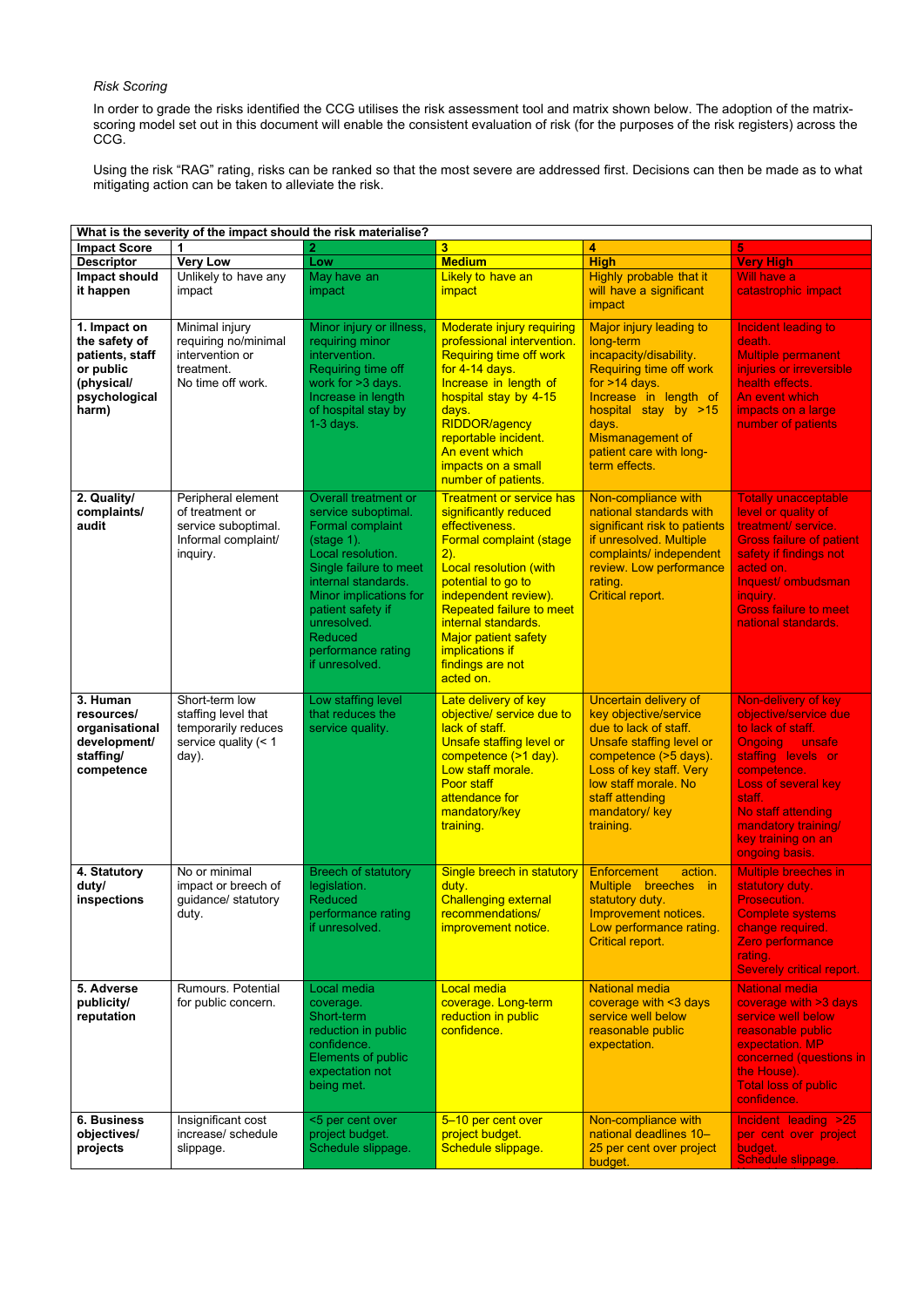| 7. Finance<br>including<br>claims | Small loss Risk of<br>claim remote. | Loss of $0.1 - 0.25$ per<br>cent of budget. Claim<br>less than<br>£10,000. | Loss of 0.25–0.5 per cent   Uncertain delivery of key<br>of budget.<br>Claim(s) between<br>$E10,000$ and<br>£100,000. | objective.<br>Loss of $0.5-1.0$ per<br>cent of budget.<br>Claim(s) between<br>£100,000 and £1<br>million.<br><b>Purchasers failing to</b><br>pay on time. | Non-delivery of key<br>objective.<br>Loss of >1 per cent of<br>budget.<br><b>Failure to meet</b><br>specification/<br>slippage.<br>Loss of contract /<br>payment by results.<br>$Claim(s) > £1$ million. |
|-----------------------------------|-------------------------------------|----------------------------------------------------------------------------|-----------------------------------------------------------------------------------------------------------------------|-----------------------------------------------------------------------------------------------------------------------------------------------------------|----------------------------------------------------------------------------------------------------------------------------------------------------------------------------------------------------------|
|-----------------------------------|-------------------------------------|----------------------------------------------------------------------------|-----------------------------------------------------------------------------------------------------------------------|-----------------------------------------------------------------------------------------------------------------------------------------------------------|----------------------------------------------------------------------------------------------------------------------------------------------------------------------------------------------------------|

| What is the likelihood that harm, loss or damage from the identified hazard will occur? |                                               |                          |                                        |                                               |                                                           |
|-----------------------------------------------------------------------------------------|-----------------------------------------------|--------------------------|----------------------------------------|-----------------------------------------------|-----------------------------------------------------------|
| Impact<br><b>Score</b>                                                                  |                                               |                          |                                        |                                               |                                                           |
| <b>Descriptor</b>                                                                       | <b>Rare &lt;20%</b>                           | Unlikely 20-40%          | <b>Possible 40-60%</b>                 | <b>Likely 60-80%</b>                          | <b>Almost certain</b><br>$80% +$                          |
| How often<br>might it<br>happen                                                         | May happen in<br>exceptional<br>circumstances | The event could<br>occur | The event should<br>occur at some time | The event will occur in<br>most circumstances | The event is<br>expected to occur in<br>all circumstances |

|        | Very High |            | 10       |          | 20     | 25                    |
|--------|-----------|------------|----------|----------|--------|-----------------------|
|        | High      |            |          | 12       | 16     | 20                    |
| Impact | Medium    |            |          |          | 12     | 15                    |
|        | Low       |            |          |          |        | <b>10</b>             |
|        | Very low  |            |          |          |        |                       |
|        |           | Rare       | Unlikely | Possible | Likely | <b>Almost Certain</b> |
|        |           |            |          |          |        |                       |
|        |           | Likelihood |          |          |        |                       |

The **initial risk score** is the score of the risk without taking any mitigations into account. This is the score the risk would have if nothing was done about it.

The **current risk score** is the score of the risk with consideration of the controls currently in place to mitigate the risk. It shows the overall risk at the time the risk has been reviewed.

The **target risk score** is the level of risk that would be considered tolerable or acceptable and what is aimed for once all possible mitigations have been implemented.